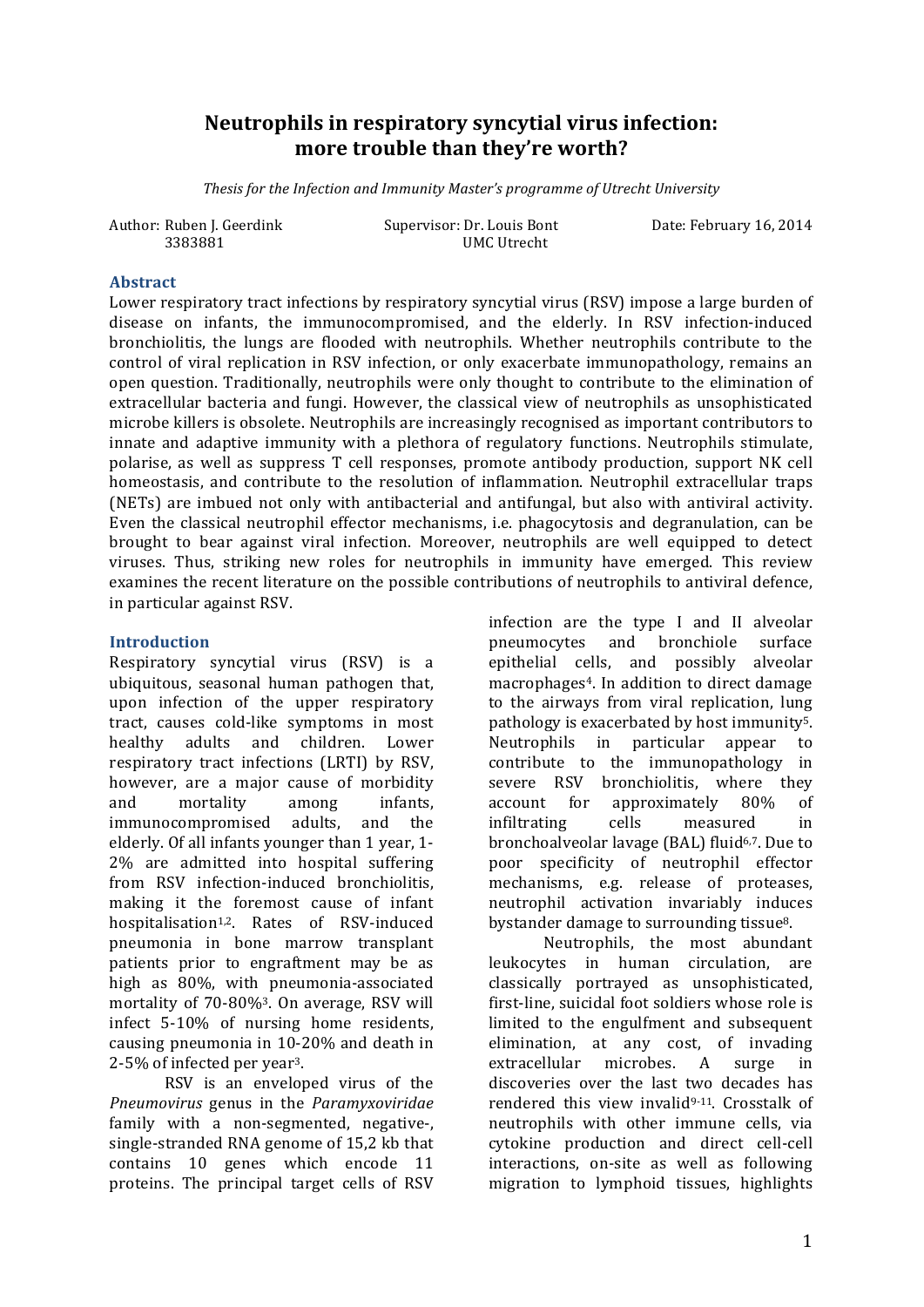the previously unrecognised complexity and regulatory role of neutrophils $10,11$ .

Hence, there is a budding realisation that neutrophils may aid in the defence against intracellular pathogens, including viruses. While the neutrophil infiltration observed in severe RSV bronchiolitis is excessive, neutrophil recruitment may nonetheless be a functional response in RSV infection. In this literature review, recent advances in our understanding of neutrophil-mediated antiviral defence against RSV will be discussed. For further background information on neutrophils, the reader is referred to a number of excellent recent reviews<sup>9-12</sup>.

### **Literature review strategy**

The MEDLINE database was queried for articles published from 2010 to 2014 that contained the terms "neutrophil" and "virus" (or the PubMed thesaurus-defined equivalents). Publications in the thusgenerated list that were deemed of the greatest relevance and interest to this review were selected. In addition, articles referenced in the selected publications were searched for further relevant literature.

#### **Detection of RSV by neutrophils**

Neutrophils express a wide variety of pattern-recognition receptors (PRRs) that detect pathogen- and damage-associated molecular patterns (PAMPs and DAMPs, respectively), including the surface- and endosome-expressed Toll-like receptors (TLRs) and cytosolic retinoic acid-inducible gene (RIG)-I-like receptors (RLRs), and nucleotide-binding oligomerisation domain (NOD)-like receptors  $(NLRs)^{13-15}$ . Except for TLR3, neutrophils express all TLRs. Despite the importance of neutrophils to the immunopathology of RSV bronchiolitis, little has been reported on the direct recognition of RSV-infected cells and virions by neutrophils. TLR2, TLR4, TLR6, TLR7/TLR8, RIG-I, MDA5, and NOD2, all of which are expressed by neutrophils, are implicated in the recognition of RSV. It is therefore feasible that neutrophils may detect RSV via these PRRs. Nonetheless, direct experimental verification still beckons.

# *TLR4/CD14/MD-2 complex*

TLR4 and coreceptor CD14 were found to mediate the recognition of purified RSV fusion  $(F)$ , but not attachment  $(G)$  or nucleocapsid  $(N)$ , protein by monocytes<sup>16</sup>. A subsequent study utilising HEK293T transfectants demonstrated that RSV F protein recognition additionally depends on MD-2 expression<sup>17</sup>. By extension, neutrophils, which express TRL4, CD14, and MD-2, are likely to recognise F protein on the surface of RSV-infected cells and virions. However, experimental verification of TLR4/CD14/MD-2 complex-mediated recognition of RSV by neutrophils is required. 

TLR4 expression on neutrophils obtained from blood and BAL samples of infants with severe RSV bronchiolitis is reduced, compared to ventilated, noninfected controls, despite the higher state of activation of RSV patient-derived neutrophils, as indicated by comparatively increased CD11b expression<sup>18</sup>2. Upon cytokine- or PAMP-induced activation, neutrophils normally increase TLR4 expression<sup>19</sup>. A defect in TLR4-mediated recognition of RSV by neutrophils may represent a predisposing factor for severe RSV bronchiolitis<sup>18</sup>.

By examining the possible correlation between the severity of disease and TLR4 protein levels in blood neutrophils (for ethical reasons, BAL samples can not be obtained in mild cases). further support for a clinical role thereof may be obtained. Moreover, two TLR4 gene polymorphisms are reportedly associated with severe RSV bronchiolitis, as is impaired TLR4 signalling by peripheral blood mononuclear cells (PBMCs) in response to the prototypical agonist, lipopolysaccharide  $(LPS)^{20,21}$ . However, the association of TLR4 gene polymorphisms with severe RSV bronchiolitis was not confirmed in other studies<sup>22,23</sup>. Nonetheless, there may be a role for TLR4-mediated recognition of RSV by neutrophils in disease development that merits further investigation.

# *TLR2/6 heterodimer*

In a screening study, the response of TLR1-, TLR2-, TLR4-, and TLR6-deficient mice to infection with RSV was examined $24$ . Each of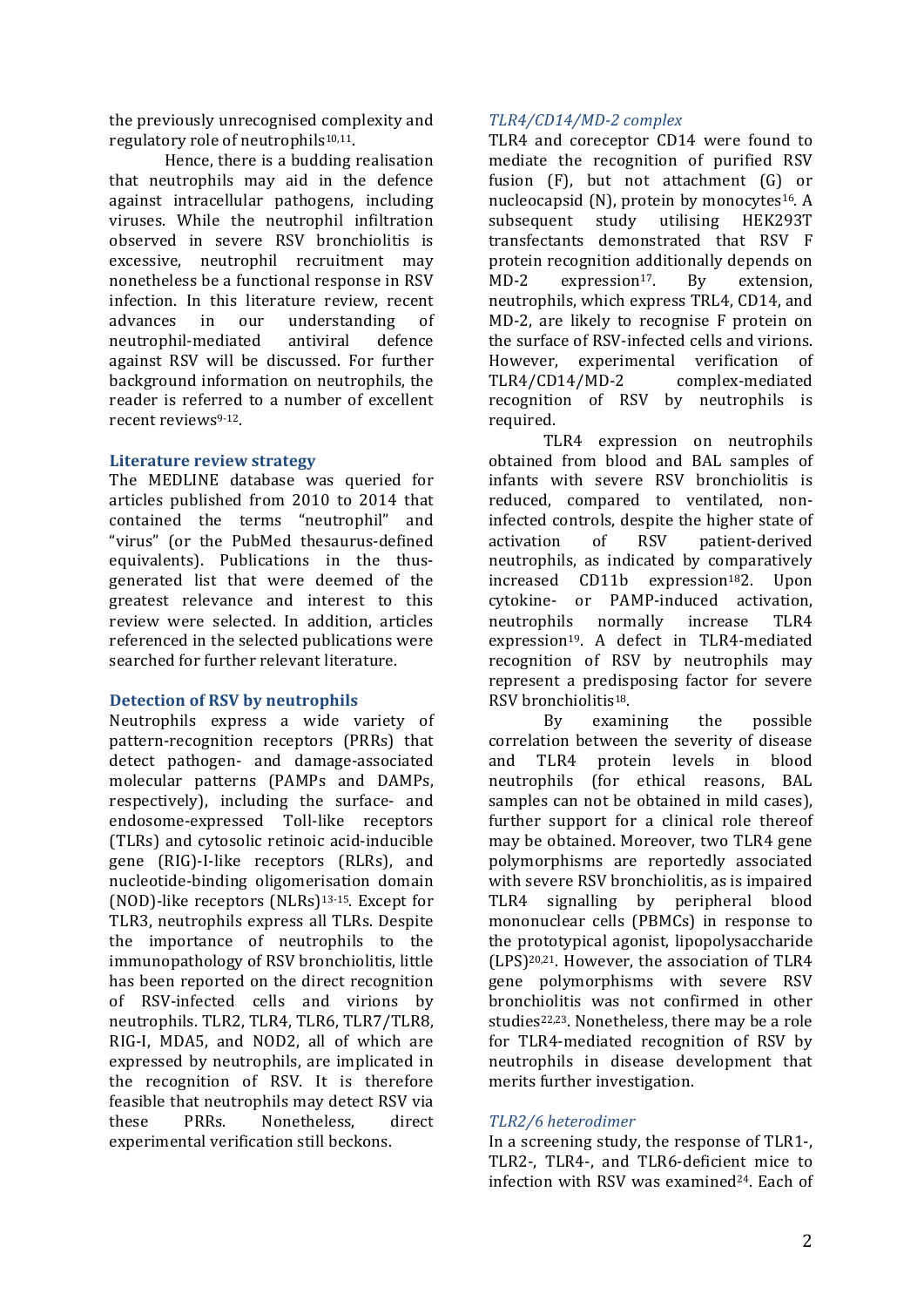these TLRs is expressed by neutrophils<sup>13</sup>. Of note, TLR2 forms heterodimers with TLR1 and TLR6. Macrophages obtained from TLR2- and TLR6-deficient mice, but not TLR1-deficient mice. release less inflammatory mediators in response to live and UV-irradiated RSV virions. Further, these mice, as well as TLR4-deficient mice. show impaired control of RSV infection, as indicated by increased viral loads in the lungs at 4 days post-infection. In addition, TLR2-deficient mice show reduced dendritic cell (DC) activation and neutrophil migration to the lungs. Therefore, the TLR2/6, but not the TLR1/2, heterodimer is involved in the recognition of RSV infection; the elicited immune response that controlled viral replication included the recruitment of neutrophils<sup>24</sup>. However, the moiety detected by TLR2/6 in this setting remained undetermined.

# *TLR7/TLR8*

Exposure to RSV inhibits neutrophil apoptosis; the detection of RSV by TLR7 and TLR8 is implicated in this effect<sup>25</sup>. TLR7 (mouse neutrophils) and TLR8 (human neutrophils) recognise single-stranded RNA present in endosomes<sup>13</sup>. Endolysosomal internalisation and acidification are required for the inhibition of apoptosis, but active RSV replication is not: a blocking antibody was used to rule out involvement of TLR4 signalling. Treatment with known TLR7 and TLR8 agonists induces a similar, though reduced, anti-apoptotic effect compared to RSV. This suggests that human neutrophils detect phagocytosed RSV RNA via TLR8<sup>25</sup>. However, others suggest that the anti-apoptotic effect depends on a soluble factor produced by contaminating  $CD14+$ monocytes in the neutrophil preparations<sup>26</sup>. TLR7-deficiency exacerbates RSV-induced lung injury in mice. This appears to depend on increased IL-23 and decreased IL-12 production by DCs, thereby skewing the adaptive immune response from a protective  $T$  helper  $1$  (Th1) to a pathogenic Th17 response<sup>27</sup>. Thus, while TLR7/TLR8 appears capable of detecting RSV, the role of TLR7/TLR8 on neutrophils for RSV recognition remains unclear.

# *RIG-I & MDA5*

IFN- $\beta$  promoter stimulator (IPS-1) acts as adaptor for RIG-I and melanoma differentiation–associated gene 5 (MDA5). Both are RLRs that recognise cytosolic double-stranded RNA and stimulate the production of antiviral type I interferons (IFNs). During RSV infection, IPS-1-deficient mice show an abrogated local and systemic IFN-ß response, reduced viral clearance, and increased inflammation that includes enhanced neutrophil recruitment<sup>28</sup>. This casts some doubt on whether RIG-I or MDA5-mediated recognition of RSV is import to neutrophils.

Bone marrow chimeras, with IPS-1deficiency in either the haematopoietic or non-haematopoietic compartment, demonstrate that although the effect is strongest with a general IPS-1 deletion, expression in either the immune or nonimmune cell compartment partially rescued viral clearance<sup>28</sup>. Therefore, recognition of RSV by RIG-I and MDA5 is, at the very least, not restricted to neutrophils. Lung epithelial cell-expressed RIG-I and MDA5 appear largely responsible for the IPS-1-dependent antiviral effect.

Recently, RSV was found to infect and undergo transcription in neutrophils<sup>29</sup>. Since RSV is a negative-stranded RNA virus, the generation of RSV messenger (m)RNA requires the formation of double-stranded RNA intermediates that may be detected by RIG-I or MDA5. Neutrophils express significant levels of cytosolic RIG-I and MDA5. In response to transfection with poly(I:C), a RIG-I and MDA5 agonist, human neutrophils activate an antiviral transcription programme that includes type I IFNs<sup>30</sup>. (TLR3, another  $poly(I:C)$ -sensing receptor, is not expressed by neutrophils). Therefore, the RIG-I and MDA5 in RSVinfected human neutrophils may recognise the double-stranded RNA intermediates of RSV and induce the production of antiviral type I IFNs.

The capability of RSV to infect neutrophils could be important to the role that neutrophils play during infection, compared to viruses that lack this capacity. As noted above, it provides an additional means for neutrophils to detect the virus, as well as a way for the virus to directly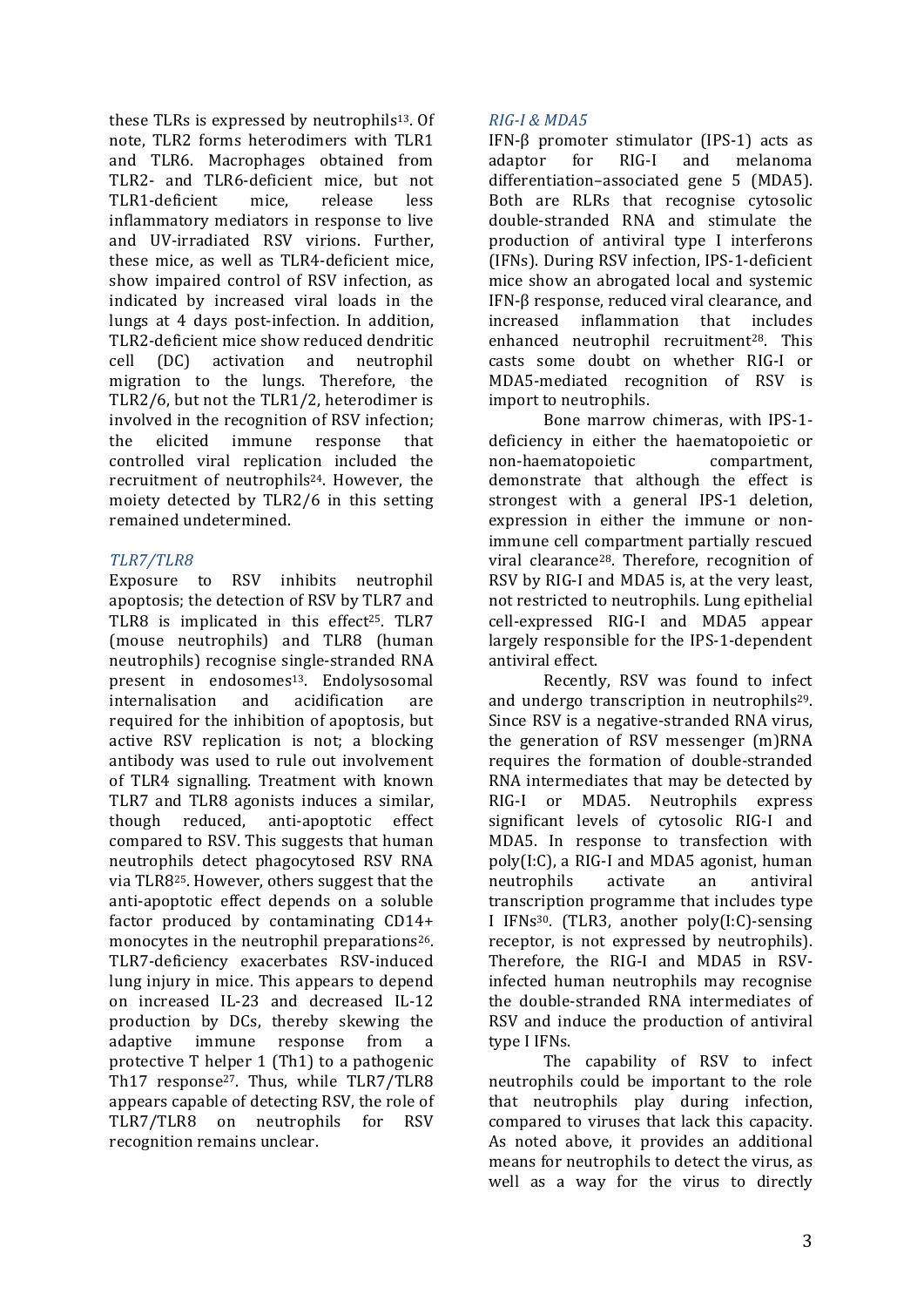modulate neutrophil functionality. For instance, RSV nonstructural (NS) proteins NS-1 and NS-2 downregulate essential signalling molecules of the IFN induction and response pathways<sup>31</sup>.

# *NOD2*

IFN-β production by RSV-infected mouse alveolar macrophages, bone marrowderived macrophages, and mouse embryonic fibroblasts depends on the cytosolic PRR NOD2<sup>32</sup>. Upon recognition of single-stranded viral RNA, NOD2 activates interferon-regulatory factor 3 (IRF3), leading to IFN-β production. NOD2-deficient mice infected with RSV fail to efficiently produce IFN-β and show exacerbated lung pathology<sup>32</sup>. Neutrophils express NOD2<sup>15</sup>; infection of neutrophils by RSV, resulting in cytosolic viral  $\text{RNA}^{29}$ , may thus result in detection of the virus by NOD2.

# *PRR-mediated detection of RSV*

Taken together, neutrophils express multiple PRRs capable of sensing RSV, namely TLR4, TLR2/6 heterodimer, TLR7/TLR8, RIG-I, MDA5, and NOD2, and are thus well equipped to detect invading viruses. However, direct recognition of RSV by neutrophils via most of these receptors has yet to be confirmed experimentally. Nonetheless, the association of impaired TLR4 expression on neutrophils with severe RSV bronchiolitis suggests that neutrophilmediated detection of RSV, via TLR4 at least, is important for an effective immune response against RSV.

### Control of viral replication by **neutrophils**

Neutrophils mediate direct antimicrobial effects by, in essence, three known effector mechanisms, namely (i) phagocytosis, (ii) degranulation, and (iii), a more recently identified mechanism, neutrophil extracellular trap (NET) formation or NETosis<sup>9</sup>. See Table 1 for an overview of direct viral control effected by neutrophils.

# *Phagocytosis*

By phagocytosis, neutrophils may eliminate RSV-infected cells, thereby preventing further viral replication, and engulf virions to limit infection of new cells. Support for

this notion comes from experiments performed using influenza virus<sup>33,34</sup>. Firstly, pharmacological inhibition of phagocytosis increases mortality among influenza virusinfected mice<sup>34</sup>. Further, as visualised by microscopy, mouse neutrophils and macrophages both phagocytose influenza virus-infected, apoptotic cells *in vivo*. TLR4 signalling enhances this phagocytic activity33. Moreover, as shown *in vitro* for herpes simplex virus (HSV), antibody- and complement-mediated opsonisation facilitates the phagocytosis of virus particles and virally infected cells by neutrophils<sup>35</sup>. Thus, it is conceivable that neutrophilmediated phagocytosis contributes to the elimination of RSV, which is similarly sensed by TLR4 and opsonised by antibodies.

# *Degranulation*

Neutrophil granules are filled to the brim with antimicrobial proteins, including, *inter alia*, α-defensins 1-4 (or human neutrophil peptides [HNPs] 1-4), cathelicidins (i.e. LL-37), pentraxin (PTX)3, and myeloperoxidase (MPO), which are released into the microenvironment upon degranulation<sup>9</sup>. HNPs are small, cationic, amphipathic peptides with demonstrated antiviral activity. For instance, multiple steps of cellular entry (into CD4-, CCR5-, and CXCR4expressing HeLa cells) by human immunodeficiency virus (HIV)-1 are inhibited by HNP- $1^{36}$ , and HNPs promote influenza virus aggregation and uptake by neutrophils<sup>37</sup>. Whether the antiviral activity of HNPs extents to RSV is not currently known, but the broad antiviral activities of HPNs against multiple enveloped and nonenveloped viruses hints at the possibility $38$ . Further, the RSV lipid envelope is sensitive to epithelial cell-expressed β-defensinsinduced disintegration<sup>39</sup>.

Via proteolytic processing, LL-37 is generated from its inactive precursor, human cathelicidin antimicrobial peptide of 18 kDa (hCAP-18), the sole member of the cathelicidin class of cationic antimicrobial peptides in humans. Recent *in vitro* work demonstrates that LL-37 possesses direct antiviral activity against RSV virions, protects infected epithelial cells against RSV-induced cell death, inhibits the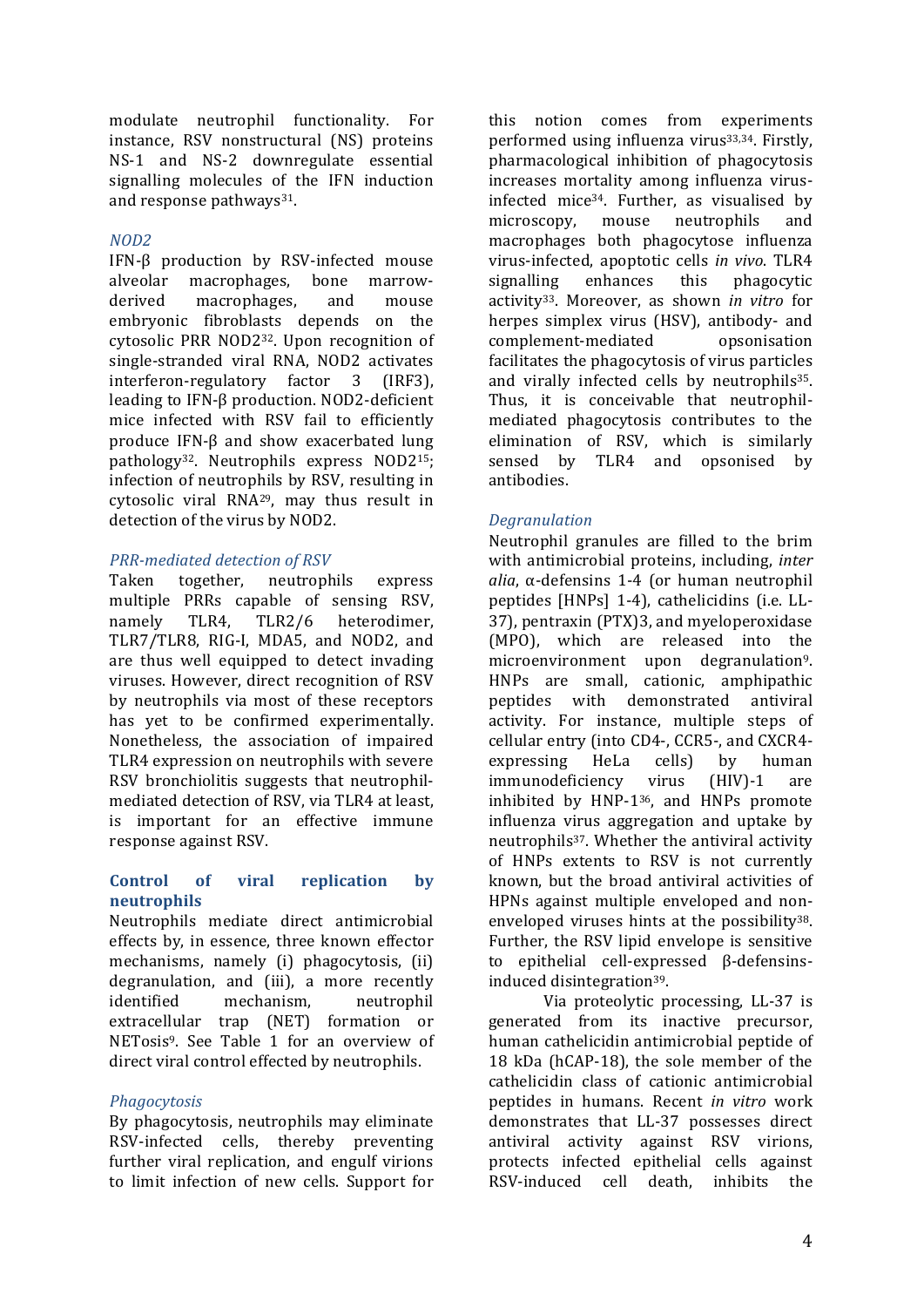production of new virions, and reduces susceptibly of epithelial cells to RSV infection<sup>40</sup>. The clinical relevance of these results is supported by the finding that low serum levels of the LL-37 precursor, i.e. hCAP-18, are associated with severe paediatric RSV bronchiolitis, but not rhinovirus infection-induced bronchiolitis<sup>41</sup>. In addition, LL-37 was found to modulate TLR signalling. For instance, by binding to single- and double-stranded RNA, LL-37 enhances signalling via TLR7/TLR8 and TLR3, respectively<sup>42,43</sup>.

Pentraxins are soluble pattern recognition molecules (PRMs) that serve as mediators of innate humoral immunity. PTX3 can activate compliment via the recruitment of C1q (i.e. the classical pathway) and act as opsonin by interacting with the  $Fc\gamma$ RIII (CD16) and  $Fc\gamma$ RII (CD32) receptors, which are expressed by phagocytes, including neutrophils<sup>50</sup>. Mature neutrophils represent a major reservoir of preformed, ready-to-use PTX3, as well as other PRMs<sup>10</sup>. Direct evidence of PTX3mediated antiviral activity against RSV is lacking, but has been demonstrated for influenza virus and murine coronavirus (an animal model for severe acute respiratory syndrome [SARS])<sup>44,45</sup>. PTX3 binds influenza virus *in vitro* and impairs hemagglutination, infectivity, and neuraminidase activity. PTX3-deficient mice present with increased viral replication in lungs; the treatment of

influenza virus-infected wild type mice with human PTX3 significantly improves survival and reduces viral load<sup>44</sup>. Simila rly, PTX3 binds to murine hepatitis virus strain 1 (MHV-1) coronavirus and reduces virus infectivity. MHV-1 infection-induced morbidity is greater in PTX3-deficient mice. and lung damage is attenuated by the administration of recombinant PTX345.

MPO catalyses the production of oxidative hypochlorous acid (HOCl) by utilising hydrogen peroxide  $(H_2O_2)$ generated by neutrophil NADPH-oxidase and local chloride ions (Cl<sup>-</sup>). HOCl is a potent antimicrobial ROS, because of its ability to chlorinate and oxidise a great variety of biomolecules. The direct antiviral activity of MPO-produced HOCl against HIV-1 has long since been known<sup>46</sup>. A recent report suggests that the antiviral activity of MPO against HIV-1 may have an additional, indirect mode of action by altering serum proteins47. Amyloid-like HOCl-altered plasma proteins, including serum albumin, bind to HIV-1 particles and cellular proteins, resulting in reduced infectivity and viral replication *in vitro*. Although direct experimental support is lacking, it is feasible that HOCl and HOCl-modified proteins possess similar antiviral activity against RSV, because of the non-specific nature of the HOCl-induced molecular modifications. Further, in HSV-1 infection, an essential role for intracellular ROS in the stimulation of

| <b>Mechanism or</b><br>molecular mediator | <b>Effect and function</b>                                                                                   | <b>Virus &amp; Model</b>                                   | <b>Reference</b> |
|-------------------------------------------|--------------------------------------------------------------------------------------------------------------|------------------------------------------------------------|------------------|
| Phagocytosis                              | Eliminates virally infected cells                                                                            | Influenza virus<br>In vivo                                 | 33,34            |
| $HNP-1$                                   | Inhibits cellular entry                                                                                      | <b>HIV</b><br>In vitro                                     | 36               |
| $HNP-1$ & $HNP-2$                         | Promotes virion aggregation &<br>phagocytosis                                                                | Influenza<br>In vitro                                      | 37               |
| $LL-37$                                   | Inactivates virions, protects epithelial<br>cells from infection & cell death,<br>inhibits virion production | <b>RSV</b><br>In vitro & clinical association              | 40,41            |
| PTX3                                      | Reduces virion infectivity                                                                                   | Influenza virus & MHV-1<br>In vitro & in vivo              | 44,45            |
| MP <sub>O</sub>                           | Inactivates virions & generates<br>antiviral proteins by chemical<br>modification via HClO production        | $HIV-1$<br>In vitro                                        | 46.47            |
| <b>NETosis</b>                            | Reduces viral infectivity & spread,<br>inactivates virions                                                   | Influenza virus & myxoma<br>poxvirus<br>In vitro & in vivo | 48,49            |

Table 1. *Antiviral activities of neutrophils*. Neutrophil effector mechanisms and neutrophil-derived molecules and their respective antiviral activities are listed. The supporting lines of evidence and related references are included.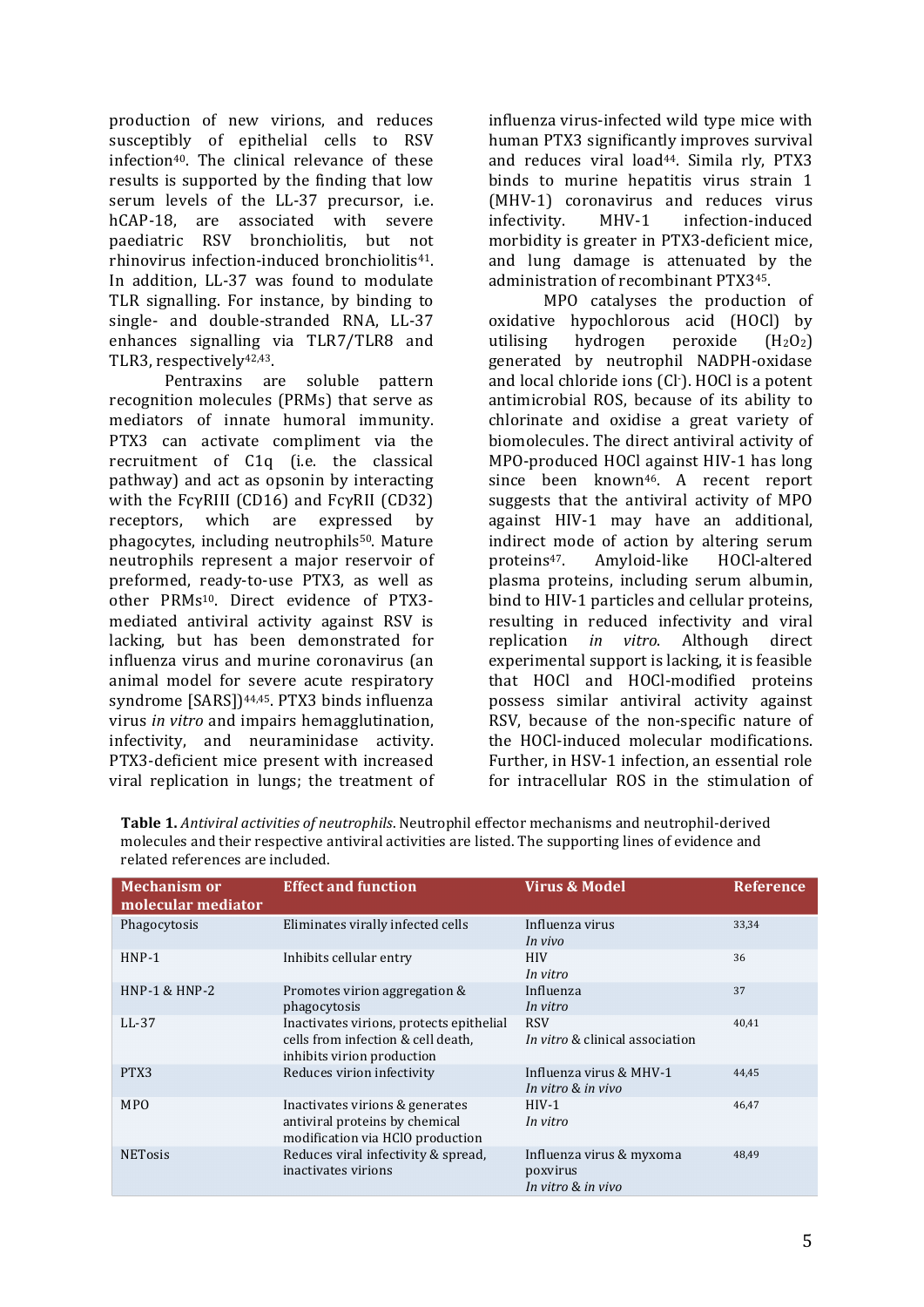the innate anti-viral immune response was demonstrated<sup>51</sup>. Intracellular ROS are also required for inflammasome assembly during RSV infection<sup>52</sup>. In RSV infection, oxidative stress, partially induced by viral inhibition of antioxidant enzymes, was also contributes to the lung pathology of severe bronchiolitis53,54. 

# *NETosis*

Two recent studies support a role for NETs in antiviral defence  $48,49$ . NETs are genomic DNA-based meshes decorated with antimicrobial proteins, including MPO and  $\alpha$ -defensins. By trapping microbes in NETs, mediated in part by NET-bound PRMs such as PTX3, microbial spread can be minimised and microbe killing optimised by high local concentrations of antimicrobial proteins<sup>55</sup>. TLR7/TLR8-mediated detection of HIV-1 by neutrophils was shown to trigger NADHoxidase-dependent ROS production, which induces NETosis. Thus formed MPO- and  $\alpha$ defensin-rich NETs trap HIV-1 virions *in*  vitro, an interaction that is mediated by the negatively charged viral envelope and positively charged NET-bound histones. By using MPO inhibitor and anti-α-defensin neutralizing antibody, NET-bound MPO and  $\alpha$ -defensins were shown to abolish viral infectivity. In co-culture, neutrophils impair HIV-1 infection of CD4+ T cells in an extracellular DNA-dependent manner, as shown by addition of DNAse to the culture medium. As a countermeasure, HIV-1 induces IL-10 secretion by DCs, which prevents NET formation<sup>49</sup>.

In the second study, the systemic administration of viral analogues (i.e. viral PAMP-imitating TLR agonists), as well as myxoma poxvirus infection, induced the recruitment of neutrophils to the liver sinusoids in mice. There, interactions between aggregated platelets and neutrophils trigger the release of NETs. When poxvirus-inoculated mice are treated intravenously with DNAse I, more liver cells become infected. This study thus demonstrates, *in vivo*, the protective role of NETs in viral infection<sup>48</sup>.

An earlier study on respiratory influenza infection suggests that excessive NET formation contributes to the immunopathology, rather than aid viral

clearance or impair viral infectivity<sup>56</sup>. Extensive NETosis is observed in the lungs, in particular in the alveoli, of mice challenged with lethal doses of influenza virus. Co-culture of mouse neutrophils with influenza virus-infected epithelial cells, but not uninfected cells, strongly induces NET formation in an MPO-dependent fashion. Culturing mouse neutrophils in the presence of  $H_2O_2$  induces NETosis and damages human umbilical vein endothelial cells (HUVECs). This suggests that NETs mediate endothelial tissue damage during influenza virus infection<sup>56</sup>. NET-induced tissue damage during influenza virus infection was also examined in mice unable to form NETs<sup>57</sup>. The nentidylarginine deiminase (PAD)4-mediated deimination of H3 and H4 histones is required for NETosis, hence PAD4-deficient mice do not form NETs<sup>58</sup>. PAD4-deficient mice challenged with influenza virus perform similar to wild type mice. No significant differences are observed in leukocyte recruitment to the lungs, cytokine levels, or viral loads. This report thus suggests no notable *in vivo* contribution, protective or pathological, of NETs to the pathogenesis of respiratory influenza virus infection<sup>57</sup>.

In addition, NETs can trigger IFN- $\alpha$ production by plasmacytoid DCs (pDCs) via the TLR9 pathway. Chronic NET-induced IFN- $\alpha$  release has recently been proposed to be at the core of systemic lupus erythematosus  $(SLE)$  pathogenesis<sup>59,60</sup>. Nonetheless, IFN- $\alpha$  mediates potent antiviral effects. In viral infection therefore, induction of IFN- $\alpha$  secretion by pDCs may represent an indirect contribution of NETs to antiviral defence.

The role of NETs in the pathogenesis of RSV infection has yet to be studied. However, NETs clearly possess direct, and possibly indirect, antiviral activity. While the possibility that excessive NET formation may induce collateral tissue damage remains, especially in sensitive airways, NETosis appears to be a functional neutrophil response to limit viral infection. Together with phagocytosis and degranulation, NETosis thus mediates direct antiviral activity of neutrophils.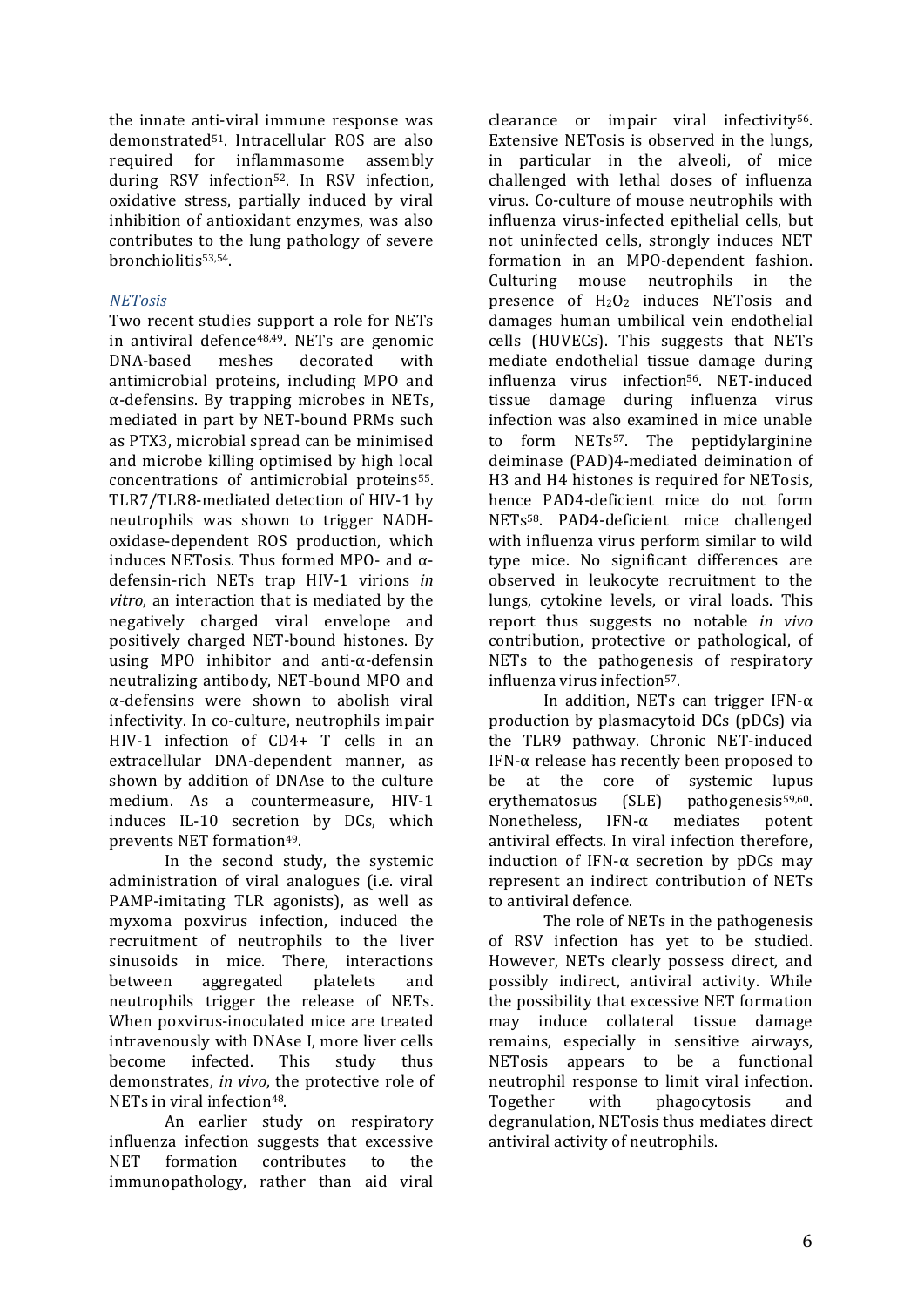### **Neutrophil cellular cross-talk**

Recent studies demonstrate multiple immune regulatory functions for neutrophils. Therefore, in addition to their role as effector cells in RSV infection described above, neutrophils may also act as immune regulatory cells. Although immune regulation by neutrophils in the context of RSV infection has yet to be examined directly, general concepts may be gleaned from these studies and guide further research into the role of neutrophils in RSV infection. Figure 1 summarises neutrophilmediated cellular crosstalk.

# *Neutrophil-mediated stimulation of T cell responses*

Mouse neutrophils were recently demonstrated to differentiate into neutrophil-DC hybrid cells with combined professional phagocyte and antigenpresenting cell (APC) functionality<sup>61,62</sup>. While retaining distinct neutrophil capabilities such as NETosis and cathelicidin-mediated killing of phagocytosed bacteria, neutrophil-DC hybrid cells acquired expression of TLR3 and co-stimulatory CD40, copiously produced cytokines upon TLR stimulation, and stimulate the proliferation of naïve CD4+ T cells. Thus-activated CD4+ T cells produce IFN-γ and IL-17, indicative of Th1/17 polarisation. However, crosspresentation of antigen to  $CD8+T$  cells is limited<sup>62</sup>. Inflammation induces the differentiation of mouse neutrophils into neutrophil-DC hybrid cells *in vivo*. Depletion and reconstitution experiments in mice show that neutrophil-DC hybrid cells contribute to bacterial clearance and the induction of CD4+ T cell responses *in vivo*<sup>61</sup>. Thus, neutrophils can differentiate into potent APCs that retain neutrophil-specific antimicrobial qualities and induce Th1/17skewed  $CD4+T$  cell responses<sup>61,62</sup>. Further research should investigate the role of neutrophil-DC hybrid cells in antiviral defence.

While the neutrophil-DC hybrids appear primarily involved in the induction of CD4+ T cell responses, other recent reports suggest a role for neutrophils in promoting CD8+ T cell responses<sup>63-65</sup>. Influenza virus-infected neutrophils present 

viral antigen to CD8+ T cells *in vitro* and thereby stimulate IFN-γ production. Further, the amount of IFN- $\gamma$  and IFN- $\gamma$ producing  $CD8+T$  cells in the lungs is decreased in neutrophil-depleted mice<sup>64</sup>. Virally infected epithelial cells, however, elicit cytolysis by CD8+ T cells, but not IFN- $\gamma$ production<sup>66</sup>. Neutrophils were thus able to regulate CD8+ T cell effector function at the site of viral infection<sup>64,66</sup>. Whether neutrophils play a similar role during RSV infection remains to be determined. However, RSV-infected neutrophils express viral proteins<sup>29</sup>, thereby lending credence to the possibility.

Furthermore. non-infected neutrophils are reported to efficiently crossprime naïve CD8+ T cells *in vivo*65. Both human and mouse antigen-pulsed neutrophils trigger CD8+ T cell activation *in vitro*. Cross-presentation to naïve CD8+ T cells by neutrophils *in vivo* is demonstrated using β2-microglobulin-deficient mice that lack surface expression of MHC class I molecules, and therefore possess no cells capable of antigen presentation to  $CD8+T$ cells. *Ex vivo* antigen-pulsed neutrophils and antigen-specific CFSE-labelled CD8+ T cells were transferred into β2-microglobulindeficient mice. Proliferated CD8+ T cells, measured by CFSE dilution, were observed in the lymph nodes and spleen. These  $CD8+$ T cells acquire the capability to lyse peptidepulsed cells and secrete IL-2 and IFN-γ *ex vivo*65. Whether neutrophils cross-present RSV antigen is not known. Nonetheless, neutrophils are reported to engulf influenza virus-infected, apoptotic cells<sup>33</sup>, and may similarly phagocytose RSV-infected cells to acquire viral proteins for crosspresentation.

Neutrophils may also act as intermediaries in the induction of  $CD8+T$ cell responses by transporting viral antigen. Neutrophils take up modified vaccinia Ankara (MVA) virus in skin, transport viral antigen to the bone marrow, and there, via local APCs, trigger CD8+ T cell proliferation<sup>63</sup>. Live imaging reveals neutrophil-mediated transport of modified vaccinia Ankara (MVA) virus from the dermis to the bone marrow. Intradermal injection of MVA virus or *ex vivo* MVA virusloaded neutrophils induces proliferation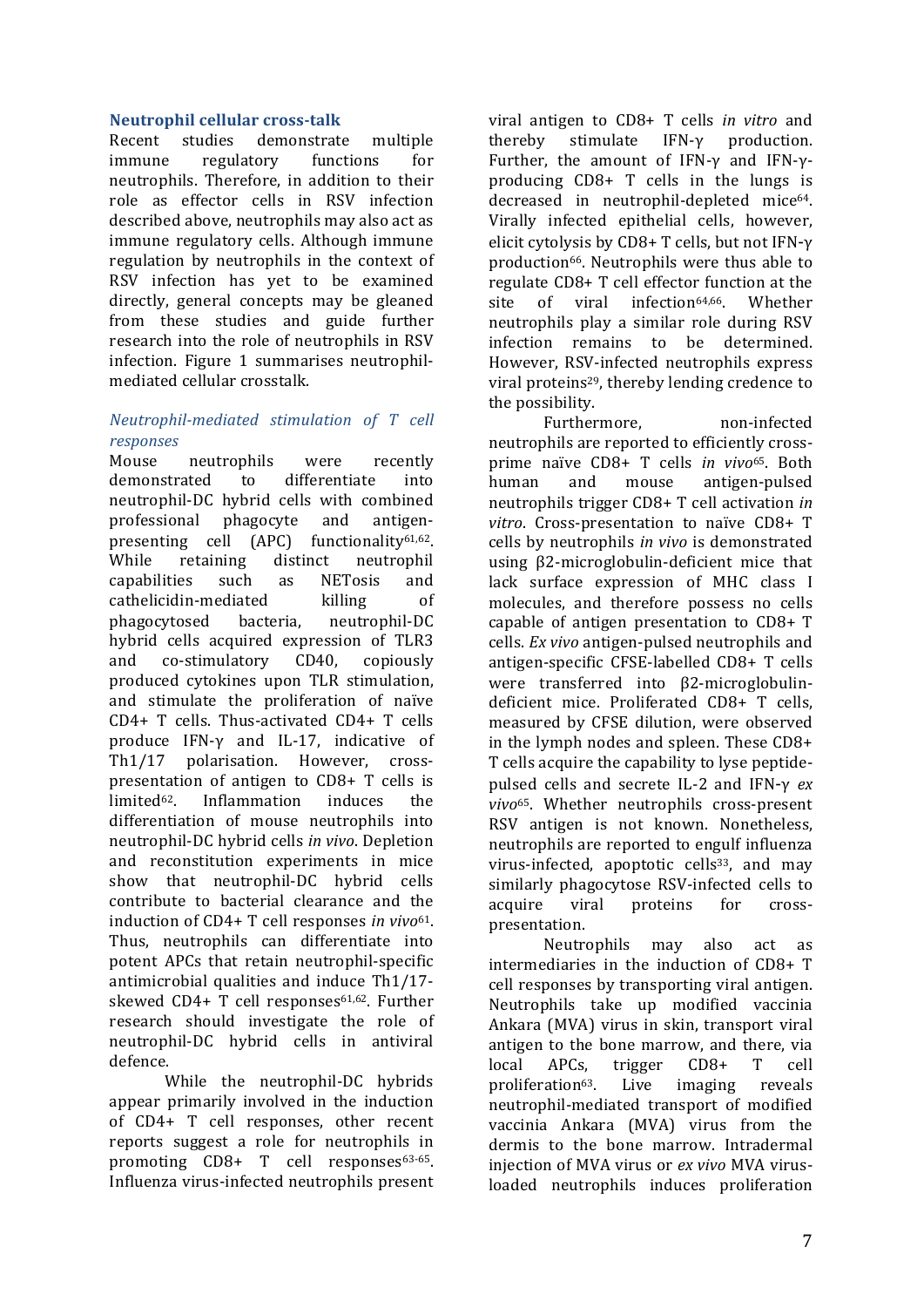among bone marrow CD8+ T cells, whereas such proliferation is abrogated in neutrophil-depleted mice injected with MVA virus. The response is similarly abolished if bone marrow phagocytic APCs are depleted with clodronate-containing liposomes. Virus-carrying neutrophils are suggested to be phagocytosed by APCs in the bone marrow, which cross-present antigen to induce an antiviral CD8+ T cell response. Although there are no reports on neutrophil-mediated transport of other viruses from other organs, it is conceivable that neutrophils may mediate the transport of RSV antigen from the lungs to the bone marrow.

Recently, RSV was shown to infect human bone marrow stromal cells (BMSCs) *in* vitro and viral RNA was detected in human naïve primary BMSCs<sup>67</sup>. The discovery that RSV infects neutrophils<sup>29</sup>. and that neutrophils transport virus to bone marrow<sup>63</sup>, hints at the possibility that neutrophils may also serve as a Trojan horse for RSV by providing transport to an extrapulmonary target<sup>67</sup>.

Collectively, these studies unveil the capability of neutrophils to induce and polarise T cell responses. Thereby, neutrophils can contribute indirectly to the control of viral replication. The physiological relevance of neutrophilinduced T-cell responses in viral infections in general, and RSV infection in particular, invites further research.

### *Neutrophil-mediated suppression of T cell responses*

In addition to the stimulation of  $T$  cells by neutrophils described above, recent work demonstrates that a subset of systemic inflammation-induced human neutrophils is able to suppress  $T$  cell responses<sup>68</sup>. The intravenous injection of LPS into healthy volunteers triggers systemic inflammation with pronounced neutrophilia. This was found to include the appearance of a phenotypically and morphologically distinct neutrophil subset into circulation. In coculture with peripheral blood mononuclear cells (PBMCs), this neutrophil subset, but not others, suppress T cell proliferation in the presence of T cell stimulatory agents. Cellular proximity is required for T cell

suppression, and further depends on neutrophil Mac-1 and  $H_2O_2$  production, but not on profuse  $H_2O_2$  release into the extracellular environment. Rather, real-time imaging reveals transient interactions between neutrophils and T cells, during which bursts of neutrophil-membrane associated  $H_2O_2$  are generated in the immunological synapse. In the presence of blocking anti-Mac-1 antibody, the frequency of interactions is notably reduced. The suppressive neutrophil phenotype could not be induced *ex vivo* in response to pro- or anti-inflammatory stimuli<sup>68</sup>. Whether the suppressive neutrophils identified in this study reflect the plasticity of *in vivo* circulating neutrophils, or the recruitment of suppressor neutrophils to the circulation from tissue(s) during systemic inflammation remains to be definitively determined.

Further immune suppressive abilities of neutrophils are described in a recent study which demonstrates that neutrophils limit the magnitude and spread of T cell responses<sup>69</sup>. Depletion of neutrophils by anti-Ly6G antibody treatment prior to immunisation with protein in adjuvant enhances the total T cell response in local and distal lymph nodes, as measured by cytokine production. Moreover, in regular mice, approximately 25% of the total T cell response is found in the distal lymph nodes, compared to 70% in the absence of neutrophils. Enzyme-deficient mice and pharmacological inhibitors were used to identify that neutrophil-produced prostanoids, specifically thromboxane, mediate the suppression. An earlier study had demonstrated that neutrophil entry into the lymph node reduces the frequency and duration of contacts between DCs and T cells<sup>70</sup>. At the time, a molecular mechanism was not identified, but the subsequent study suggests that it is mediated by neutrophilderived thromboxane<sup>69</sup>. Indeed, thromboxane  $A_2$  is reported to modulate  $CD4+T$  cell responses by inducing random T cell movement that impair DC-T cell interactions<sup>71</sup>. Moreover, thromboxane induces lymphatic vessel contraction<sup>72,73</sup>, and thereby may impair cellular migration from local to distal lymph nodes.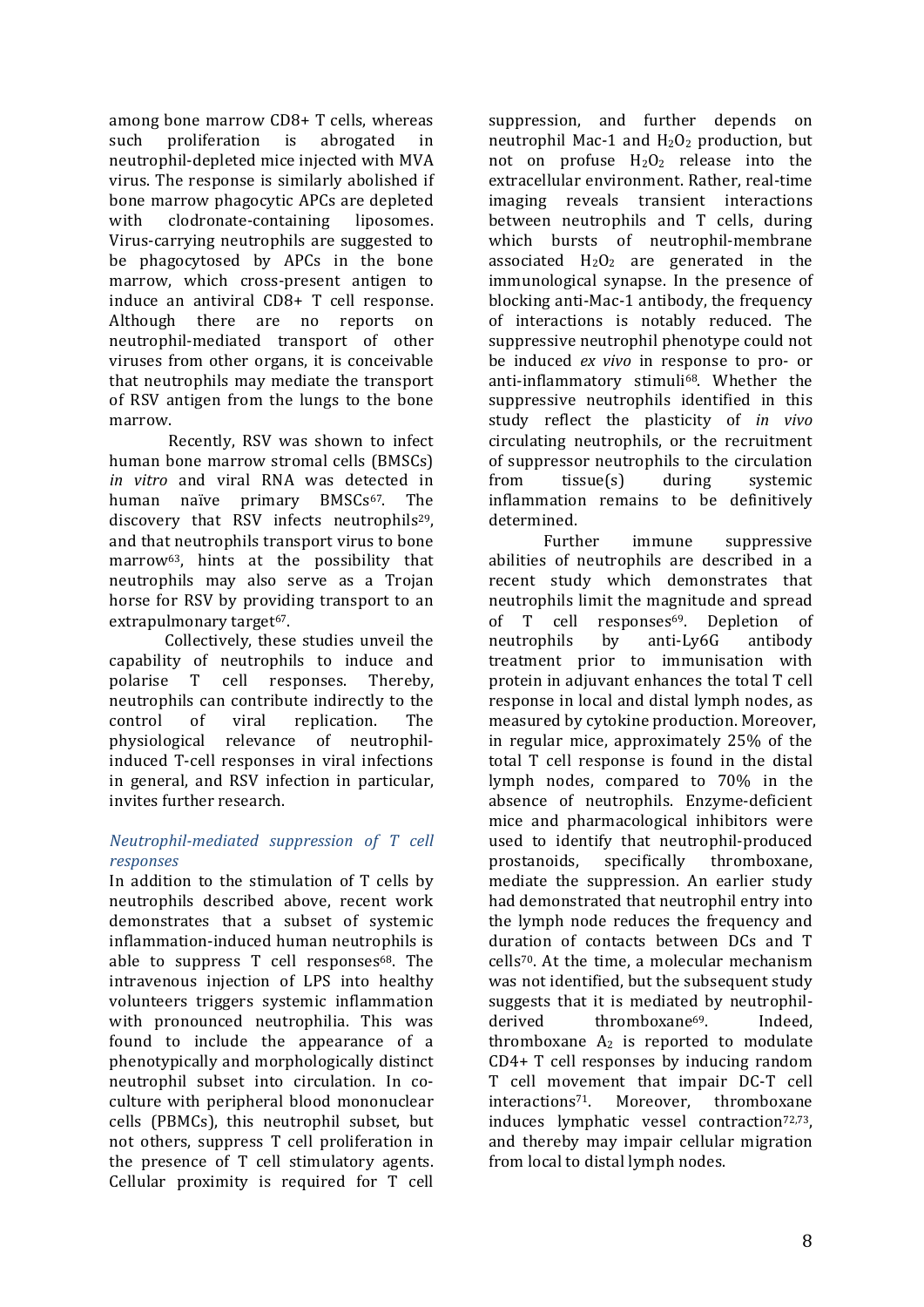Infection-induced immunity to RSV is of short duration and incomplete: reinfections occur frequently<sup>74</sup>. Whether neutrophil-mediated T cell suppression plays a role herein, or whether it prevents excessive T cell-mediated damage to the airways is not known. The contribution of neutrophil-mediated T cell suppression to the control of viral infections awaits elucidation.

### *Neutrophil-induced antibody production*

Recent work demonstrates that neutrophils promote the production of 'innate antibodies'<sup>75</sup>. Spleen marginal zone  $(MZ)$  B cells represent a unique B cell population that does not require T cell-dependent germinal centre reactions. Positioned in the peri-MZ areas, between MZ B cells and sinusoidal endothelial cells (SECs), neutrophils are found in large numbers in the spleens of people, rhesus macaques, and mice under non-inflamed conditions. In coculture, splenic neutrophil-derived BAFF, APRIL, and IL-21 stimulate antibody production, class-switch recombination, and somatic hypermutation in MZ B cells. The levels of IgA, IgG, and IgM antibodies against T cell-independent antigens, but not T celldependent antigens, are notably reduced in neutropenic patients. Circulating neutrophils co-cultured with LPS-activated SECs acquire a splenic neutrophil phenotype, capable of stimulating MZ B cells. Thus, upon reprogramming in the spleen, neutrophils stimulate the MZ B cell antibody response against T cellindependent antigens via secretion of BAFF. APRIL, and IL-2175 Whether such antibodies provide protection against RSVinduced disease remains to be determined. Nonetheless, RSV-specific antibodies are protective against severe RSV bronchiolitis, as evidenced by the efficacy of RSV-specific antibody prophylaxis in high-risk infants 76,77. Moreover, there are precedents for protection against viral infection by T cellindependent antibodies<sup>78,79</sup>.

# *Neutrophil-mediated regulation of DCs*

The regulation of adaptive immune responses by neutrophils is not limited to direct effects on lymphocytes, but extends to neutrophil-mediated modulation of DC

function at multiple levels. In *Leishmania major* infection of mice, neutrophil-secreted CCL3 is critical to the recruitment of immature DCs to the site of parasite inoculation<sup>80</sup>. Through neutrophil-specific glycosylation, Mac-1 and CAECAM1 on activated, but not resting, neutrophils interact with DC-SIGN to trigger DC maturation and subsequent DC-induced proliferation and Th1 polarisation of T cells81,82. Frequent DC-neutrophil contacts are observed *in* situ in the inflamed intestinal tissue of Crohn's disease patients<sup>82</sup>. In mouse lymph nodes, neutrophils were found to deposit MPO via degranulation, where it impaired DC function<sup>83</sup>. MPO suppressed the activation. migration to lymph nodes, and antigen uptake of mouse DCs *in vivo*. In culture, neutrophil-derived MPO also impaired the activation of human  $DCs^{83}$ . Thus, similar as for T cells, neutrophils can both stimulate and inhibit DC function. How this relates to viral infection at large, or RSV infection in particular, has yet to be examined.

### *Neutrophils regulate NK cell functionality and homeostasis*

Natural killer (NK) cells are innate cytotoxic lymphocytes that protect against virusinfected and tumour cells. Recent work has provided compelling evidence for neutrophils as regulators of NK cell and function and homeostasis<sup>84-86</sup>. In Gfi-1mutated mice with defective terminal differentiation of neutrophils, NK cells are hyporesponsive. Moreover, wild type NK cells transferred into Gfi-1-mutated mice become hyporesponsive and NK cells from Gfi-1-mutated mice become responsiveness in wild-type mice. Neutrophil depletion by anti-Ly6G antibody treatment of wild-type mice reduces NK cell functional responsiveness and survival. These results were confirmed in neutropenic patients, whose NK cells show a more immature phenotype with reduced functional responsiveness<sup>84</sup>. Direct contacts between NK cells and neutrophils are observed in mouse lymphoid organs<sup>84</sup> and inflamed human tissues<sup>85</sup>. Mouse neutrophils directly stimulate NK cells to produce IFN-γ by secreting IL-18<sup>86</sup>. Nonetheless, an intermediate cell type via which neutrophils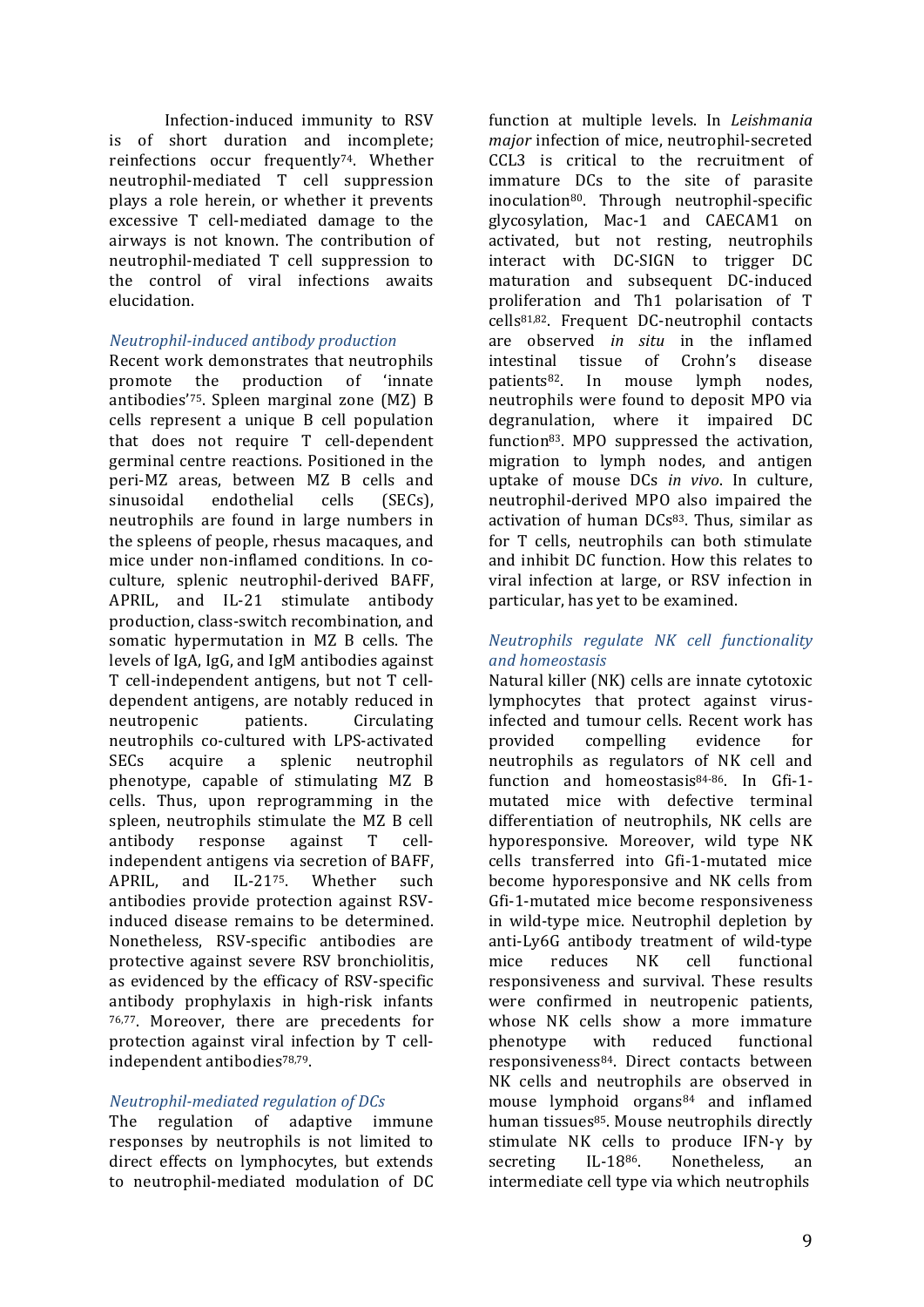

**Figure 1**. *Neutrophil cellular crosstalk*. This figure provides a visual overview of recently identified cellular crosstalk among immune cells that involves neutrophils. For in-depth textual descriptions, see the main text and the therein-referenced reports. Neutrophils directly stimulate both CD4+ T cells (A) and CD8+ T cells **(B)**, and CD8+ T cells indirectly by antigen transport **(C)**. Antibody production, class-switch recombination, and somatic hypermutation are triggered in MZ B cells by neutrophil-secreted factors  $(D)$ . Via  $H_2O_2$  released in a Mac-1-mediated immunological synapse and the secretion of thromboxane, neutrophils inhibit T cells directly and by interrupting DC-T cell interactions, respectively (E). Neutrophils attract DCs with CCL3 and stimulate maturation and Th1 polarisation by direct interaction, but can also reduce DC antigen uptake, migration and activation by secreting MPO (F). In collaboration with DCs, neutrophils sustain NK cell homeostasis; an interaction that NK cells potentiate by induced IFN-γ secretion (**G**).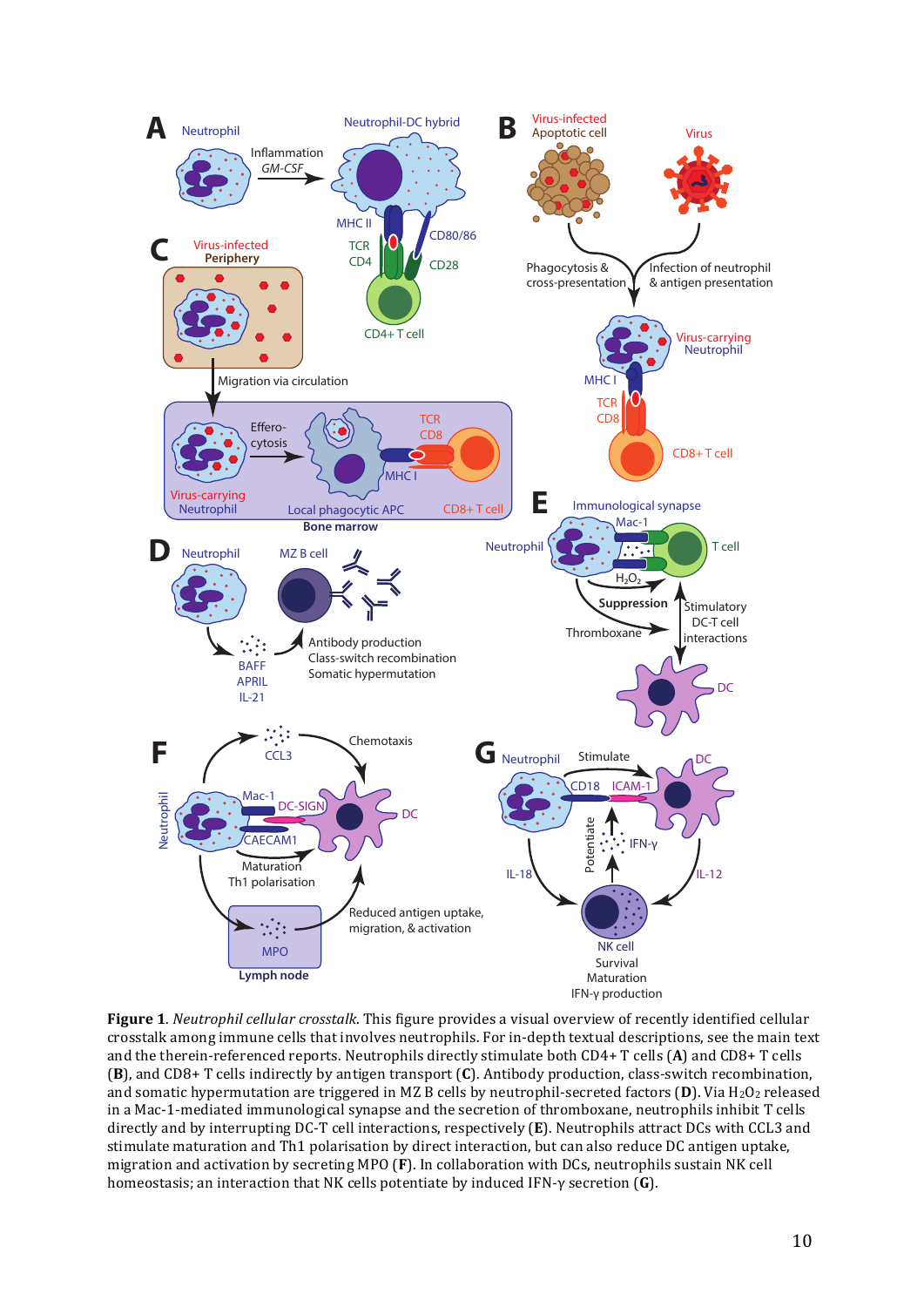effect their stimulation on NK cells cannot be excluded. Indeed, a collaboration between neutrophils and DCs to stimulate IFN- $\gamma$  secretion by NK cells, which in turn further potentiates the interaction between neutrophils and DCs, was recently identified<sup>85</sup>.

However, whether neutrophilstimulated NK cells protect against RSV disease is uncertain. NK cell-depleted mice infected with RSV or influenza virus present with ameliorated, rather than exacerbated, lung pathology<sup>87-89</sup>. Therefore, in severe RSV bronchiolitis and influenza infection, NK cells may represent a pathological rather than protective immune cell infiltrate. Neutrophil-maintained NK cell homeostasis may thus not contribute to limit RSV replication, but instead may promote lung injury.

### *Apoptotic neutrophils trigger antiinflammatory macrophage polarisation*

Depending on environmental stimuli, macrophages can acquire a proinflammatory IL-12high IL-10low (classically activated or M1) or pro-resolution  $IL-12$ <sup>low</sup> IL-10high phenotype (alternatively activated or M2). The phagocytosis of apoptotic neutrophils by macrophages was found to induce a regulatory IL-12low IL-10high phenotype in macrophages, which may contribute to the resolution of inflammation<sup>90</sup>. In RSV-infected cotton rats, alternatively activated macrophages were found to control lung damage<sup>91</sup>. However, in this study, the contribution of neutrophil efferocytosis to macrophage polarisation was not examined.

### **Perspective:** The Janus-faced nature of **neutrophils in viral respiratory infection**

A beneficial role for neutrophils in viral respiratory infection has recently been reported for influenza virus<sup>92-94</sup>. Neutrophildepletion in mice demonstrates that neutrophils ameliorate influenza virus infection-induced lung injury. In the absence of neutrophils, an infection with otherwise only mildly virulent influenza virus results in severe disease<sup>92</sup>. The protective role of neutrophils in influenza infection was confirmed in another recent study that identified the critical contribution of IL-6 to

the prevention of lung damage and subsequent death. IL-6 supresses influenza virus-induced apoptosis of neutrophils, without which the virus could not be cleared efficiently<sup>93</sup>. Moreover, depletion of mouse neutrophils by anti-Ly6G antibody treatment demonstrates that neutrophils limit the influenza virus infection-induced disease severity of intermediate and highly virulent strains, but are not essential to the control of mildly virulent influenza strains<sup>95</sup>.

Nonetheless, impairment of CXCL2mediated neutrophil infiltration into the lungs of influenza virus-infected mice reduces lung pathology, without affecting viral replication<sup>96</sup>. Further, while the release of matrix metalloprotease (MMP)9 is required for neutrophil migration to the airways and the control of viral replication, it also contributes to lung injury<sup>8</sup>. Excessive neutrophil recruitment may thus effect pathological consequences. Whether the direct antiviral activity of neutrophil effector mechanisms or neutrophilmediated immune regulation is responsible for the neutrophil-mediated protection against influenza virus infection, and similarly for RSV infection, remains to be determined.

A newly developed attenuated *Bordetella pertussis* vaccine was recently tested in mice for potential interactions with subsequent RSV infection<sup>97</sup>. Enhanced induction of IL-17 and recruitment of neutrophils to RSV-infected lungs is observed in vaccinated mice, but without exacerbation of lung injury. To the contrary, prior *B. pertussis* vaccination provides notable protection against subsequent RSV infection in an IL-17-dependent manner, as confirmed by anti-IL-17 blocking antibodies<sup>97</sup>. Although neutrophil depletion was not examined, this study suggests that neutrophils are not necessarily pathological in RSV infection, and may even play a protective role. However, excessive IL-17induced neutrophil recruitment to RSVinfected lungs is also suggested to contribute to lung pathology<sup>98</sup>. Indeed, the severity of paediatric RSV bronchiolitis correlates with the degree of pulmonary neutrophilic inflammation<sup>99</sup>. Further, a common single nucleotide polymorphism just upstream of the IL-8 gene, which is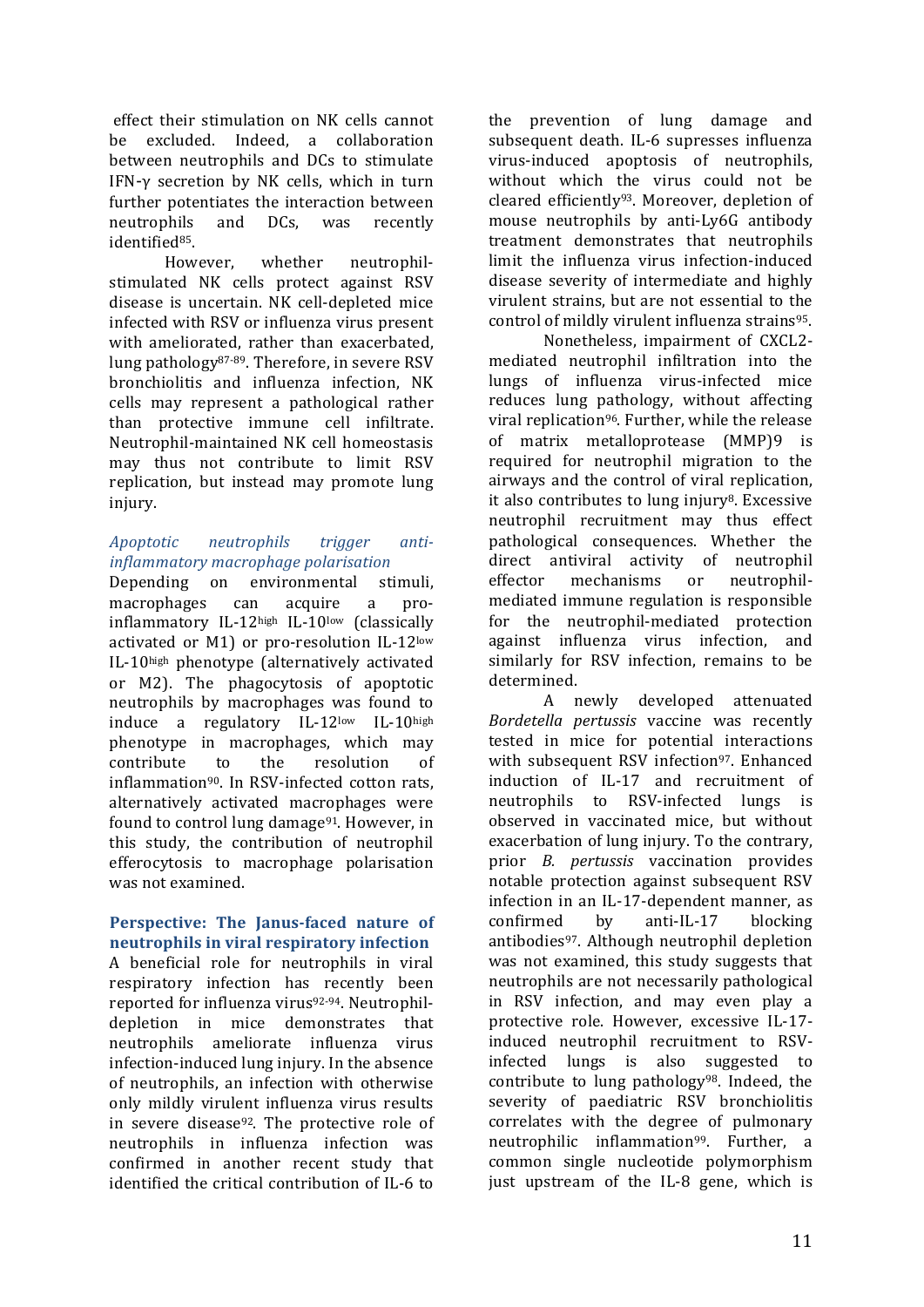associated with increased IL-8 production, a potent neutrophil chemoattractant, is more frequent among infants with bronchiolitis, in particular among infants who lack known risk factors100. Collectively, these studies highlight the Janus-faced nature of neutrophils during viral respiratory infection, to which both lung injury and protection therefrom are ascribed.

#### **Conclusion**

The role of neutrophils in RSV infection remains to be fully delineated. While neutrophils are certainly capable of instigating immunopathology, the newly identified regulatory functions of neutrophils and the antiviral activity of effector mechanisms suggest a multitude of ways in which neutrophils may contribute to the control of RSV infection. Degranulation releases antiviral mediators, phagocytosis eliminates virions and virally infected cells, and NETs capture and inactivate virus particles. Neutrophils activate, suppress, and polarise T cell responses, modulate DCs, promote antibody production, support NK cells, and induce pro-resolution macrophages. The first reports of neutrophil-mediated contributions to the control of viral infection have recently emerged. In severe respiratory influenza virus infection, neutrophils ameliorate lung pathology and reduce mortality.

Nonetheless, neutrophil-derived ROS, proteases, and NETs are equally cytotoxic to bystander cells, and thereby invariably induce collateral tissue damage. Indeed, the extent of neutrophilic airway inflammation and a genetic predisposition towards increased production of the neutrophil-recruiting chemokine IL-8 correlate with severity of disease in paediatric RSV bronchiolitis patients. Thus, neutrophil-mediated immunopathology and viral clearance appear to be two sides of the same coin, where a delicate balance determines whether it turns up heads or tails. The balance of evidence hangs against neutrophils as purely pathological cells in RSV infection.

#### **References**

- 1. Smyth, R. L. & Openshaw, P. J. M. Bronchiolitis. *Lancet* **368,** 312–322 (2006).
- 2. Hervás, D. *et al.* Epidemiology of hospitalization for acute bronchiolitis in children: differences between RSV and non-RSV bronchiolitis. *Eur. J. Clin. Microbiol. Infect. Dis.* 31, 1975-1981 (2012). 3. Falsey, A. R. & Walsh, E. E. Respiratory syncytial virus infection in adults. *Clin. Microbiol. Rev.* 13,
- 371–384 (2000).
- 4. Johnson, J. E., Gonzales, R. A., Olson, S. J., Wright, P. F. & Graham, B. S. The histopathology of fatal untreated human respiratory syncytial virus infection. *Mod. Pathol.* **20.** 108–119 (2007).
- 5. van Drunen Littel-van den Hurk, S. & Watkiss, E. R. Pathogenesis of respiratory syncytial virus. *Curr Opin Virol* **2,** 300–305 (2012).
- 6. McNamara, P. S., Ritson, P., Selby, A., Hart, C. A. & Smyth, R. L. Bronchoalveolar lavage cellularity in infants with severe respiratory syncytial virus bronchiolitis. *Arch. Dis. Child.* **88**, 922–926 (2003).
- 7. McNamara, P. S., Flanagan, B. F., Hart, C. A. & Smyth, R. L. Production of chemokines in the lungs of infants with severe respiratory syncytial virus bronchiolitis. *J. Infect. Dis.* 191, 1225–1232 (2005).
- 8. Bradley, L. M., Douglass, M. F., Chatterjee, D., Akira, S. & Baaten, B. J. G. Matrix metalloprotease 9 mediates neutrophil migration into the airways in response to influenza virus-induced toll-like receptor signaling. *PLoS Pathog.* **8**, e1002641 (2012).
- 9. Amulic, B., Cazalet, C., Hayes, G. L., Metzler, K. D. & Zychlinsky, A. Neutrophil function: from mechanisms to disease. Annu. Rev. Immunol. **30,** 459-489 (2012).
- 10. Mantovani, A., Cassatella, M. A., Costantini, C. & Jaillon, S. Neutrophils in the activation and regulation of innate and adaptive immunity. *Nat. Rev. Immunol.* **11**, 519–531 (2011).
- 11. Mócsai, A. Diverse novel functions of neutrophils in immunity, inflammation, and beyond. *I. Exp. Med.* **210,** 1283–1299 (2013).
- 12. Gabriel, C., Her, Z. & Ng, L. F. P. Neutrophils: neglected players in viral diseases. *DNA Cell Biol.* **32,** 665–675 (2013).
- 13. Thomas, C. J. & Schroder, K. Pattern recognition receptor function in neutrophils. *Trends Immunol.* **34,** 317–328 (2013).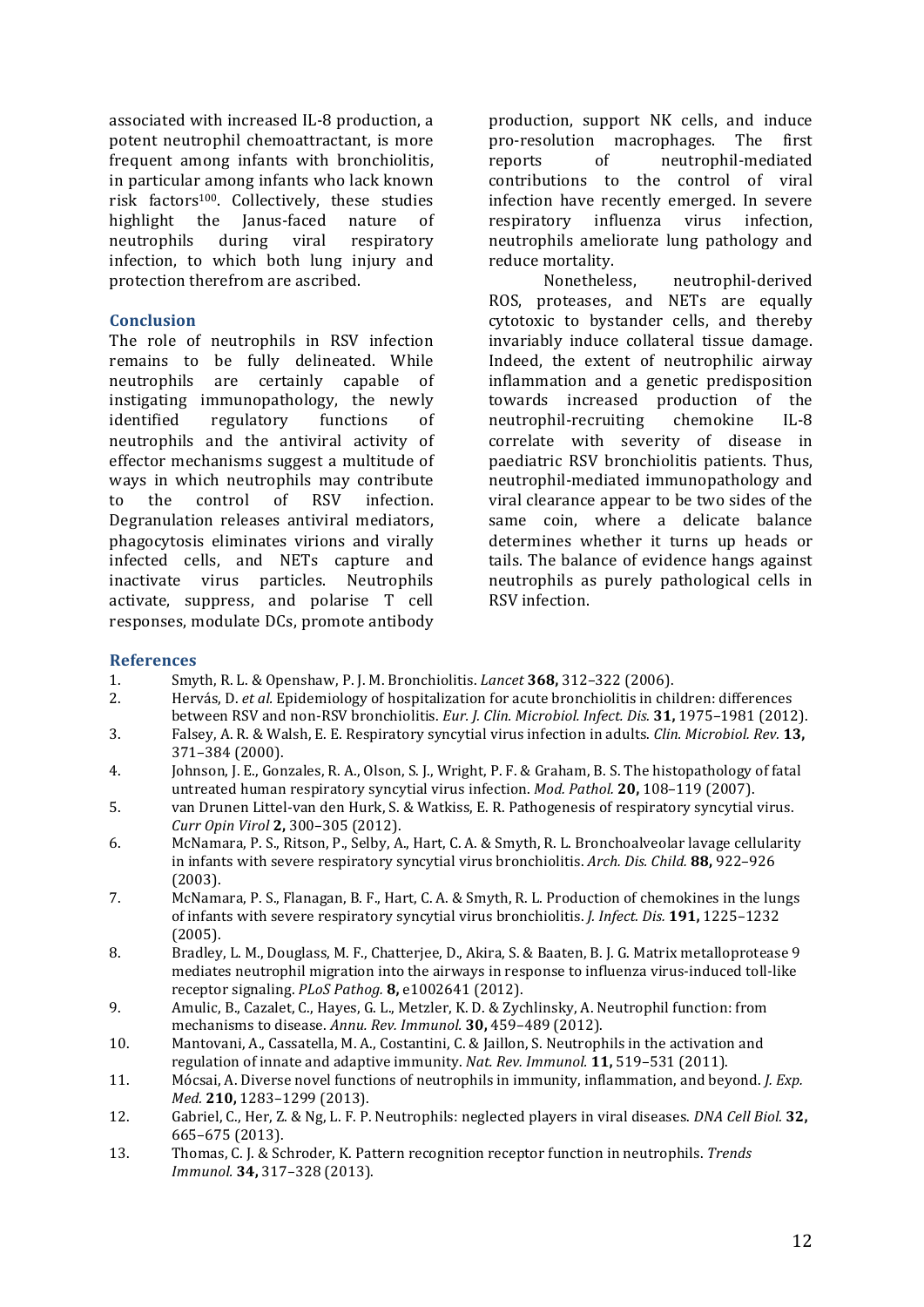- 14. Berger, M. *et al.* Neutrophils express distinct RNA receptors in a non-canonical way. *J. Biol. Chem.* **287,** 19409–19417 (2012).
- 15. Ekman, A.-K. & Cardell, L. O. The expression and function of Nod-like receptors in neutrophils. *Immunology* **130,** 55–63 (2010).
- 16. Kurt-Jones, E. A. *et al.* Pattern recognition receptors TLR4 and CD14 mediate response to respiratory syncytial virus. *Nat. Immunol.* **1**, 398-401 (2000).
- 17. Rallabhandi, P. et al. Respiratory syncytial virus fusion protein-induced toll-like receptor 4 (TLR4) signaling is inhibited by the TLR4 antagonists Rhodobacter sphaeroides lipopolysaccharide and eritoran (E5564) and requires direct interaction with MD-2. *MBio* **3**, (2012).
- 18. Halfhide, C. P. *et al.* Neutrophil TLR4 expression is reduced in the airways of infants with severe bronchiolitis. *Thorax* **64,** 798–805 (2009).
- 19. Acorci-Valério, M. I. *et al.* Role of TLR2 and TLR4 in human neutrophil functions against Paracoccidioides brasiliensis. *Scand. J. Immunol.* **71**, 99-108 (2010).
- 20. Tal, G. *et al.* Association between common Toll-like receptor 4 mutations and severe respiratory syncytial virus disease. *J. Infect. Dis.* **189,** 2057–2063 (2004).
- 21. Mandelberg, A. *et al.* Lipopolysaccharide hyporesponsiveness as a risk factor for intensive care unit hospitalization in infants with respiratory syncitial virus bronchiolitis. *Clin. Exp. Immunol.* **144,** 48–52 (2006).
- 22. Douville, R. N. *et al.* TLR4 Asp299Gly and Thr399Ile polymorphisms: no impact on human immune responsiveness to LPS or respiratory syncytial virus. *PLoS ONE* **5**, e12087 (2010).
- 23. Löfgren, J., Marttila, R., Renko, M., Rämet, M. & Hallman, M. Toll-like receptor 4 Asp299Gly polymorphism in respiratory syncytial virus epidemics. *Pediatr. Pulmonol.* **45,** 687–692 (2010).
- 24. Murawski, M. R. *et al.* Respiratory syncytial virus activates innate immunity through Toll-like receptor 2. *J. Virol.* **83,** 1492–1500 (2009).
- 25. Lindemans, C. A. *et al.* Respiratory syncytial virus inhibits granulocyte apoptosis through a phosphatidylinositol 3-kinase and NF-kappaB-dependent mechanism. *J. Immunol.* **176,** 5529– 5537 (2006).
- 26. Coleman, C. M. *et al.* The Anti-Apoptotic Effect of Respiratory Syncytial Virus on Human Peripheral Blood Neutrophils is Mediated by a Monocyte Derived Soluble Factor. Open Virol [5, 114–123 (2011).
- 27. Lukacs, N. W. *et al.* Respiratory virus-induced TLR7 activation controls IL-17-associated increased mucus via IL-23 regulation. *J. Immunol.* **185,** 2231–2239 (2010).
- 28. Demoor, T. *et al.* IPS-1 signaling has a nonredundant role in mediating antiviral responses and the clearance of respiratory syncytial virus. *J. Immunol.* **189,** 5942-5953 (2012).
- 29. Halfhide, C. P. *et al.* Respiratory syncytial virus binds and undergoes transcription in neutrophils from the blood and airways of infants with severe bronchiolitis. *J. Infect. Dis.* 204, 451–458 (2011).
- 30. Tamassia, N. *et al.* Activation of an immunoregulatory and antiviral gene expression program in poly(I:C)-transfected human neutrophils. *J. Immunol.* **181,** 6563-6573 (2008).
- 31. Swedan, S., Musiyenko, A. & Barik, S. Respiratory syncytial virus nonstructural proteins decrease levels of multiple members of the cellular interferon pathways. *J. Virol.* **83,** 9682–9693 (2009).
- 32. Sabbah, A. *et al.* Activation of innate immune antiviral responses by Nod2. *Nat. Immunol.* **10**, 1073–1080 (2009).
- 33. Hashimoto, Y., Moki, T., Takizawa, T., Shiratsuchi, A. & Nakanishi, Y. Evidence for phagocytosis of influenza virus-infected, apoptotic cells by neutrophils and macrophages in mice. *J. Immunol.* **178,** 2448–2457 (2007).
- 34. Watanabe, Y., Hashimoto, Y., Shiratsuchi, A., Takizawa, T. & Nakanishi, Y. Augmentation of fatality of influenza in mice by inhibition of phagocytosis. *Biochem. Biophys. Res. Commun.* **337,** 881-886 (2005).
- 35. Van Strijp, J. A. *et al.* Phagocytosis of herpes simplex virus by human granulocytes and monocytes. *Arch. Virol.* **104,** 287–298 (1989).
- 36. Demirkhanyan, L. H. *et al.* Multifaceted mechanisms of HIV-1 entry inhibition by human αdefensin. *J. Biol. Chem.* **287,** 28821–28838 (2012).
- 37. Tecle, T., White, M. R., Gantz, D., Crouch, E. C. & Hartshorn, K. L. Human neutrophil defensins increase neutrophil uptake of influenza A virus and bacteria and modify virus-induced respiratory burst responses. *J. Immunol.* **178,** 8046–8052 (2007).
- 38. Wilson, S. S., Wiens, M. E. & Smith, J. G. Antiviral mechanisms of human defensins. *J. Mol. Biol.* **425,** 4965–4980 (2013).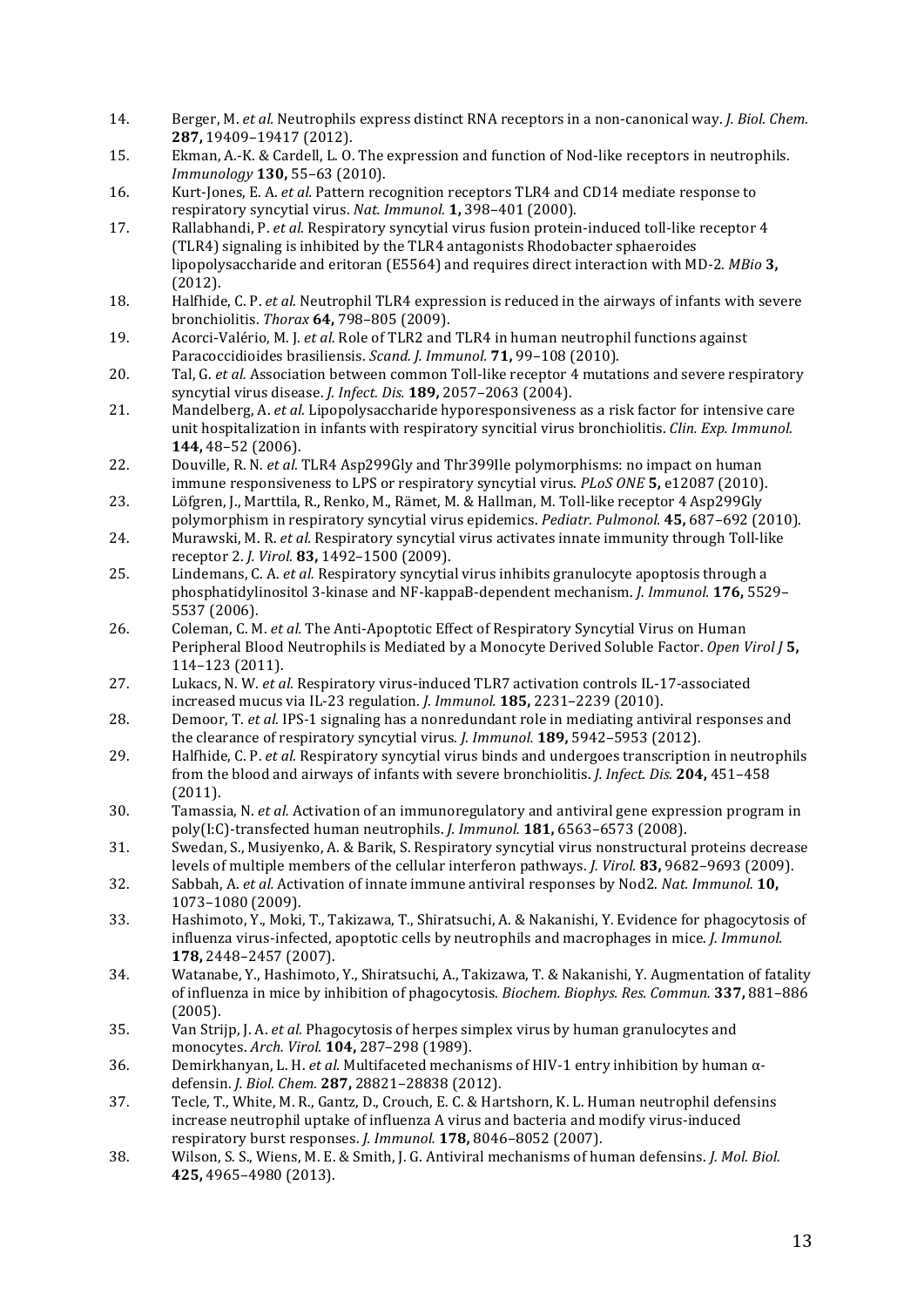- 39. Kota, S. *et al.* Role of human beta-defensin-2 during tumor necrosis factor-alpha/NF-kappaBmediated innate antiviral response against human respiratory syncytial virus. *J. Biol. Chem.* 283, 22417–22429 (2008).
- 40. Currie, S. M. *et al.* The human cathelicidin LL-37 has antiviral activity against respiratory syncytial virus. *PLoS ONE* **8,** e73659 (2013).
- 41. Mansbach, J. M. *et al.* Serum cathelicidin level is associated with viral etiology and severity of bronchiolitis. *J. Allergy Clin. Immunol.* **130,** 1007–8.e1 (2012).
- 42. Lai, Y. *et al.* LL37 and cationic peptides enhance TLR3 signaling by viral double-stranded RNAs. *PLoS ONE* **6,** e26632 (2011).
- 43. Ganguly, D. *et al.* Self-RNA-antimicrobial peptide complexes activate human dendritic cells through TLR7 and TLR8. *J. Exp. Med.* **206,** 1983–1994 (2009).
- 44. Reading, P. C. *et al.* Antiviral activity of the long chain pentraxin PTX3 against influenza viruses. *J. Immunol.* **180,** 3391–3398 (2008).
- 45. Han, B. *et al.* Protective effects of long pentraxin PTX3 on lung injury in a severe acute respiratory syndrome model in mice. *Lab. Invest.* **92**, 1285-1296 (2012).
- 46. Klebanoff, S. J. & Coombs, R. W. Viricidal effect of polymorphonuclear leukocytes on human immunodeficiency virus-1. Role of the myeloperoxidase system. *J. Clin. Invest.* **89**, 2014–2017 (1992).
- 47. Speth, C. *et al.* Neutrophils Turn Plasma Proteins into Weapons against HIV-1. *PLoS ONE* 8, e66073 (2013).
- 48. Jenne, C. N. *et al.* Neutrophils recruited to sites of infection protect from virus challenge by releasing neutrophil extracellular traps. *Cell Host Microbe* 13, 169-180 (2013).
- 49. Saitoh, T. *et al.* Neutrophil extracellular traps mediate a host defense response to human immunodeficiency virus-1. *Cell Host Microbe* **12,** 109–116 (2012).
- 50. Bottazzi, B., Doni, A., Garlanda, C. & Mantovani, A. An integrated view of humoral innate immunity: pentraxins as a paradigm. Annu. Rev. Immunol. **28,** 157-183 (2010).
- 51. Gonzalez-Dosal, R. *et al.* HSV infection induces production of ROS, which potentiate signaling from pattern recognition receptors: role for S-glutathionylation of TRAF3 and 6. *PLoS Pathog.* **7,** e1002250 (2011).
- 52. Segovia, J. *et al.* TLR2/MyD88/NF-<sub>KB</sub> pathway, reactive oxygen species, potassium efflux activates NLRP3/ASC inflammasome during respiratory syncytial virus infection. *PLoS ONE* 7, e29695 (2012).
- 53. Hosakote, Y. M., Liu, T., Castro, S. M., Garofalo, R. P. & Casola, A. Respiratory syncytial virus induces oxidative stress by modulating antioxidant enzymes. Am. J. Respir. Cell Mol. Biol. 41, 348– 357 (2009).
- 54. Hosakote, Y. M. *et al.* Viral-mediated inhibition of antioxidant enzymes contributes to the pathogenesis of severe respiratory syncytial virus bronchiolitis. Am. *I. Respir. Crit. Care Med.* **183.** 1550–1560 (2011).
- 55. Brinkmann, V. *et al.* Neutrophil extracellular traps kill bacteria. *Science* **303,** 1532–1535 (2004).
- 56. Narasaraju, T. *et al.* Excessive neutrophils and neutrophil extracellular traps contribute to acute lung injury of influenza pneumonitis. Am. J. Pathol. **179**, 199-210 (2011).
- 57. Hemmers, S., Teijaro, J. R., Arandielovic, S. & Mowen, K. A. PAD4-mediated neutrophil extracellular trap formation is not required for immunity against influenza infection. *PLoS ONE* **6,** e22043 (2011).
- 58. Li, P. *et al.* PAD4 is essential for antibacterial innate immunity mediated by neutrophil extracellular traps. *J. Exp. Med.* **207,** 1853-1862 (2010).
- 59. Garcia-Romo, G. S. *et al.* Netting neutrophils are major inducers of type I IFN production in pediatric systemic lupus erythematosus. *Sci Transl Med* 3, 73ra20 (2011).
- 60. Lande, R. *et al.* Neutrophils activate plasmacytoid dendritic cells by releasing self-DNA-peptide complexes in systemic lupus erythematosus. *Sci Transl Med* 3, 73ra19 (2011).
- 61. Geng, *S. et al.* Emergence, origin, and function of neutrophil-dendritic cell hybrids in experimentally induced inflammatory lesions in mice. *Blood* 121, 1690-1700 (2013).
- 62. Matsushima, H. *et al.* Neutrophil differentiation into a unique hybrid population exhibiting dual phenotype and functionality of neutrophils and dendritic cells. *Blood* 121, 1677-1689 (2013).
- 63. Duffy, D. *et al.* Neutrophils transport antigen from the dermis to the bone marrow, initiating a source of memory CD8+ T cells. *Immunity* 37, 917-929 (2012).
- 64. Hufford, M. M. *et al.* Influenza-infected neutrophils within the infected lungs act as antigen presenting cells for anti-viral CD8(+) T cells. *PLoS ONE* 7, e46581 (2012).
- 65. Beauvillain, C. *et al.* Neutrophils efficiently cross-prime naive T cells in vivo. *Blood* **110**, 2965–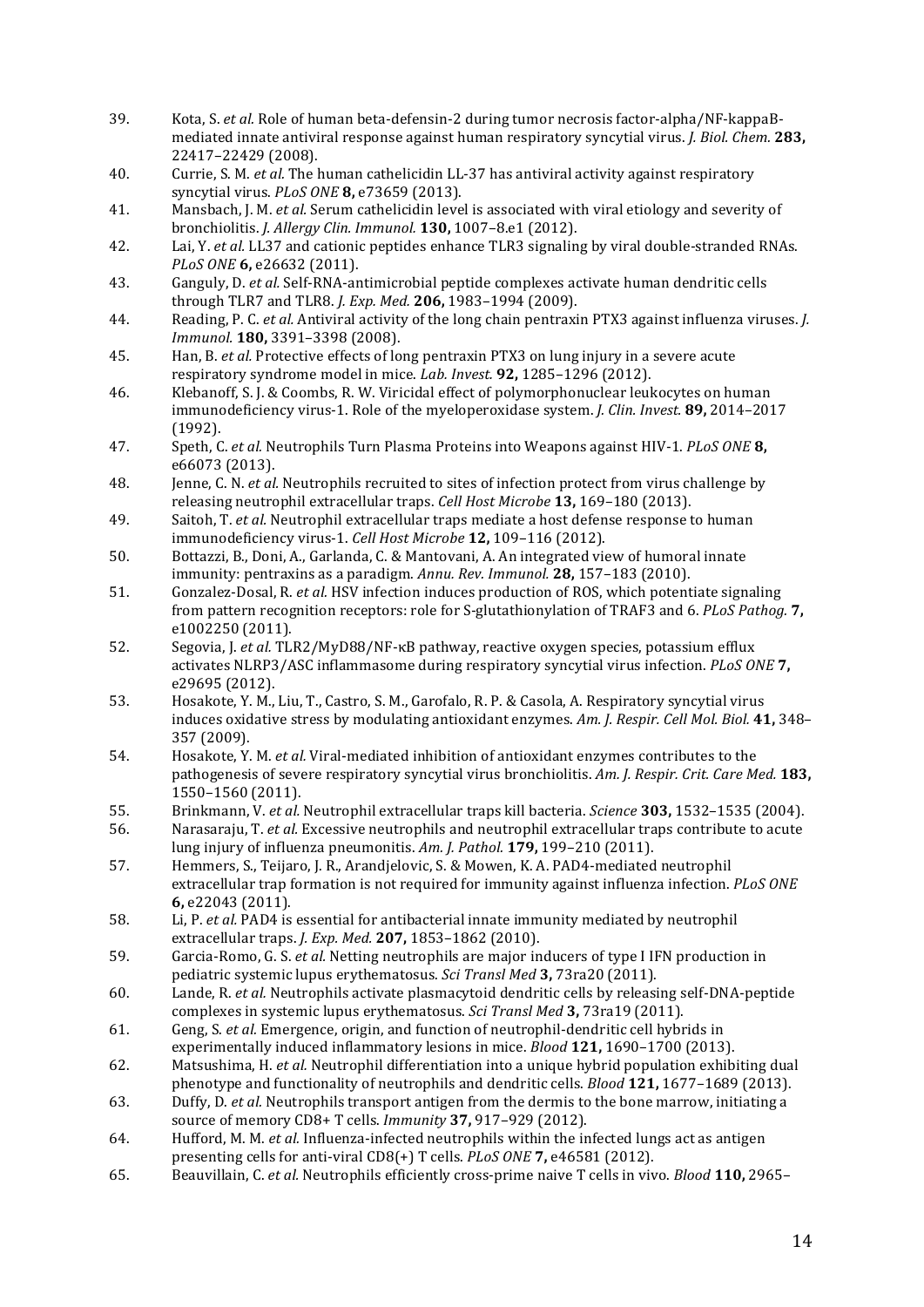2973 (2007).

- 66. Hufford, M. M., Kim, T. S., Sun, J. & Braciale, T. J. Antiviral CD8+ T cell effector activities in situ are regulated by target cell type. *J. Exp. Med.* **208**, 167-180 (2011).
- 67. Rezaee, F., Gibson, L. F., Piktel, D., Othumpangat, S. & Piedimonte, G. Respiratory syncytial virus infection in human bone marrow stromal cells. Am. J. Respir. Cell Mol. Biol. **45,** 277-286 (2011).
- 68. Pillay, J. *et al.* A subset of neutrophils in human systemic inflammation inhibits T cell responses through Mac-1. *J. Clin. Invest.* **122,** 327–336 (2012).
- 69. Yang, C.-W. & Unanue, E. R. Neutrophils control the magnitude and spread of the immune response in a thromboxane A2-mediated process. *J. Exp. Med.* **210**, 375–387 (2013).
- 70. Yang, C.-W., Strong, B. S. I., Miller, M. J. & Unanue, E. R. Neutrophils influence the level of antigen presentation during the immune response to protein antigens in adjuvants. *J. Immunol.* **185,** 2927–2934 (2010).
- 71. Kabashima, K. *et al.* Thromboxane A2 modulates interaction of dendritic cells and T cells and regulates acquired immunity. *Nat. Immunol.* **4,** 694–701 (2003).
- 72. Quick, C. M., Ngo, B. L., Venugopal, A. M. & Stewart, R. H. Lymphatic pump-conduit duality: contraction of postnodal lymphatic vessels inhibits passive flow. *Am. I. Physiol. Heart Circ. Physiol.* **296,** H662–8 (2009).
- 73. Dabney, J. M., Buehn, M. J. & Dobbins, D. E. Perfused prenodal lymphatics are constricted by prostaglandins. *Am. J. Physiol.* **260,** H1–5 (1991).
- 74. Hall, C. B., Walsh, E. E., Long, C. E. & Schnabel, K. C. Immunity to and frequency of reinfection with respiratory syncytial virus. *J. Infect. Dis.* **163,** 693–698 (1991).
- 75. Puga, I. *et al.* B cell-helper neutrophils stimulate the diversification and production of immunoglobulin in the marginal zone of the spleen. *Nat. Immunol.* **13,** 170–180 (2012).
- 76. The IMpact-RSV Study Group. Palivizumab, a Humanized Respiratory Syncytial Virus Monoclonal Antibody, Reduces Hospitalization From Respiratory Syncytial Virus Infection in High-risk Infants. *Pediatrics* **102,** 531–537 (1998).
- 77. Groothuis, I. R. *et al.* Prophylactic administration of respiratory syncytial virus immune globulin to high-risk infants and young children. The Respiratory Syncytial Virus Immune Globulin Study Group. *N. Engl. J. Med.* **329,** 1524–1530 (1993).
- 78. Szomolanyi-Tsuda, E., Le, Q. P., Garcea, R. L. & Welsh, R. M. T-Cell-independent immunoglobulin G responses in vivo are elicited by live-virus infection but not by immunization with viral proteins or virus-like particles. *J. Virol.* **72,** 6665–6670 (1998).
- 79. Szomolanyi-Tsuda, E. & Welsh, R. M. T-cell-independent antiviral antibody responses. Curr. Opin. *Immunol.* **10,** 431–435 (1998).
- 80. Charmoy, M. *et al.* Neutrophil-derived CCL3 is essential for the rapid recruitment of dendritic cells to the site of Leishmania major inoculation in resistant mice. *PLoS Pathog.* 6, e1000755 (2010).
- 81. van Gisbergen, K. P. J. M., Ludwig, I. S., Geijtenbeek, T. B. H. & van Kooyk, Y. Interactions of DC-SIGN with Mac-1 and CEACAM1 regulate contact between dendritic cells and neutrophils. *FEBS Lett.* **579,** 6159–6168 (2005).
- 82. van Gisbergen, K. P. J. M., Sanchez-Hernandez, M., Geijtenbeek, T. B. H. & van Kooyk, Y. Neutrophils mediate immune modulation of dendritic cells through glycosylation-dependent interactions between Mac-1 and DC-SIGN. *J. Exp. Med.* **201,** 1281–1292 (2005).
- 83. Odobasic, D. *et al.* Neutrophil myeloperoxidase regulates T-cell-driven tissue inflammation in mice by inhibiting dendritic cell function. *Blood* **121**, 4195–4204 (2013).
- 84. Jaeger, B. N. *et al.* Neutrophil depletion impairs natural killer cell maturation, function, and homeostasis. *J. Exp. Med.* **209,** 565–580 (2012).
- 85. Costantini, C. *et al.* Human neutrophils interact with both 6-sulfo LacNAc+ DC and NK cells to amplify NK-derived IFN{gamma}: role of CD18, ICAM-1, and ICAM-3. *Blood* 117, 1677-1686 (2011).
- 86. Spörri, R., Joller, N., Hilbi, H. & Oxenius, A. A novel role for neutrophils as critical activators of NK cells. *J. Immunol.* **181,** 7121–7130 (2008).
- 87. Harker, J. A. *et al.* Interleukin 18 coexpression during respiratory syncytial virus infection results in enhanced disease mediated by natural killer cells. *J. Virol.* **84,** 4073-4082 (2010).
- 88. Li, F., Zhu, H., Sun, R., Wei, H. & Tian, Z. Natural killer cells are involved in acute lung immune injury caused by respiratory syncytial virus infection. *J. Virol.* 86, 2251–2258 (2012).
- 89. Abdul-Careem, M. F. *et al.* Critical role of natural killer cells in lung immunopathology during influenza infection in mice. *J. Infect. Dis.* **206,** 167-177 (2012).
- 90. Filardy, A. A. *et al.* Proinflammatory clearance of apoptotic neutrophils induces an IL-12(low)IL-